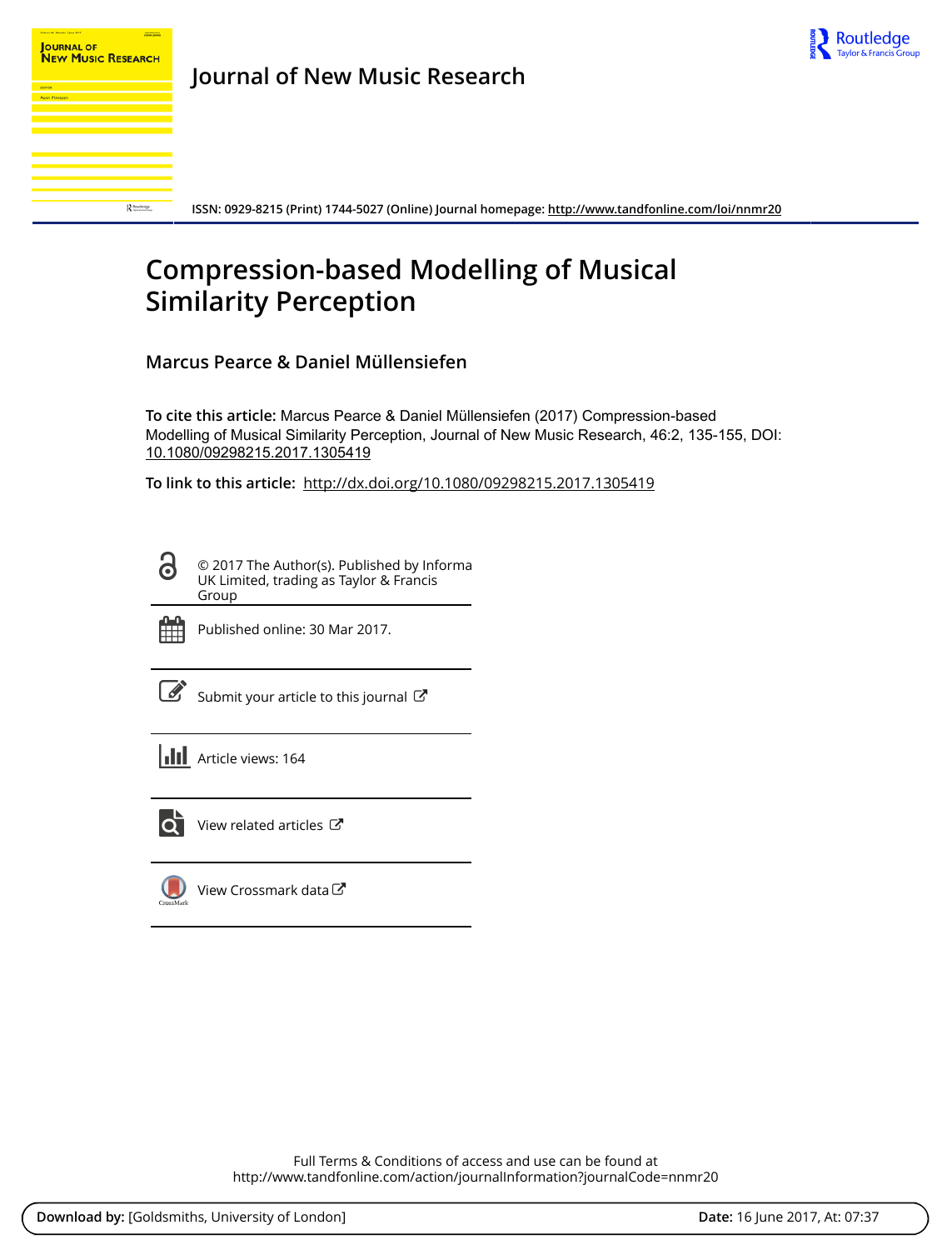## **Compression-based Modelling of Musical Similarity Perception**

<span id="page-1-2"></span>Marcus Pearce<sup>[1](#page-1-0)</sup> and Daniel Müllensiefen<sup>2</sup>

<span id="page-1-0"></span><sup>1</sup>*[Q](#page-1-2)ueen Mary University of London, UK;* <sup>2</sup>*[G](#page-1-3)oldsmiths University of London, UK (Received 2 March 2017; accepted 3 March 2017)*

## **Abstract**

Similarity is an important concept in music cognition research since the similarity between (parts of) musical pieces determines perception of stylistic categories and structural relationships between parts of musical works. The purpose of the present research is to develop and test models of musical similarity perception inspired by a transformational approach which conceives of similarity between two perceptual objects in terms of the complexity of the cognitive operations required to transform the representation of the first object into that of the second, a process which has been formulated in informationtheoretic terms. Specifically, computational simulations are developed based on compression distance in which a probabilistic model is trained on one piece of music and then used to predict, or compress, the notes in a second piece. The more predictable the second piece according to the model, the more efficiently it can be encoded and the greater the similarity between the two pieces. The present research extends an existing information-theoretic model of auditory expectation (IDyOM) to compute compression distances varying in symmetry and normalisation using high-level symbolic features representing aspects of pitch and rhythmic structure. Comparing these compression distances with listeners' similarity ratings between pairs of melodies collected in three experiments demonstrates that the compression-based model provides a good fit to the data and allows the identification of representations, model parameters and compression-based metrics that best account for musical similarity perception. The compression-based model also shows comparable performance to the best-performing algorithms on the MIREX 2005 melodic similarity task.

**Keywords:** Similarity, timing, representation, perception, machine learning, information retrieval

## <span id="page-1-3"></span><span id="page-1-1"></span>**1. Introduction**

Similarity is fundamental to the perception and understanding of musical works. It is necessary for identifying repeated patterns within music, which in turn informs the perception of motifs, grouping structure and form. Without some measure of similarity we would be unable to make cultural or stylistic judgements about music or to categorise musical works by genre. Consequently, similarity also plays a fundamental role in *Music Information Retrieval* (MIR) where content-based retrieval of music requires a similarity measure to compute the distance between the query and potential matches in the datastore. Such methods have largely relied on the extraction of acoustic feature vectors from audio (e.g. MFCCs, chromagrams) and using machine learning methods to classify audio files into groups. Reviewing this research, [Casey et al.](#page-18-0) [\(2008](#page-18-0)) suggest that: 'To improve the performance of MIR systems, the findings and methods of music perception and cognition could lead to better understanding of how humans interpret music and what humans expect from music searches' (p. 692).

Routledge

Check for updates

In the present research, a cognitively motivated computational model of musical similarity is developed and tested. The model is based on information-theoretic principles capturing the simplicity of the transformation required to transform one melody into another. Specifically two musical objects are similar to the extent that a model of one can be used to generate a compressed representation of the other. Previous research in MIR has used compression distance to classify music using symbolic rep[resentations such as MIDI \(](#page-19-0)Hilleware, Manderick, & Conklin, [2012;](#page-19-0) [Cataltepe, Yaslan, & Sonmez,](#page-18-1) [2007](#page-18-1); [Li & Sleep](#page-19-1), [2004](#page-19-1); [Cilibrasi, Vitányi, & de Wolf,](#page-18-2) [2004;](#page-18-2) [Meredith,](#page-20-0) [2014](#page-20-0)) and audio representations [\(Ahonen](#page-18-3), [2010;](#page-18-3) [Cataltepe et al.](#page-18-1), [2007](#page-18-1); [Li & Sleep](#page-19-2)[,](#page-19-3) [2005;](#page-19-2) Foster, Mauch, & Dixon, [2014](#page-19-3)). Compression distance is applied to high-level musical features known to be used in cognitive representations

*Correspondence:* Marcus Pearce, School of Electronic Engineering and Computer Science, Queen Mary University of London, E1 4NS, UK. E-mail: marcus.pearce@qmul.ac.uk

© 2017 The Author(s). Published by Informa UK Limited, trading as Taylor & Francis Group.

This is an Open Access article distributed under the terms of the Creative Commons Attribution License [\(http://creativecommons.org/licenses/](http://creativecommons.org/licenses/by/4.0/) [by/4.0/\)](http://creativecommons.org/licenses/by/4.0/), which permits unrestricted use, distribution, and reproduction in any medium, provided the original work is properly cited.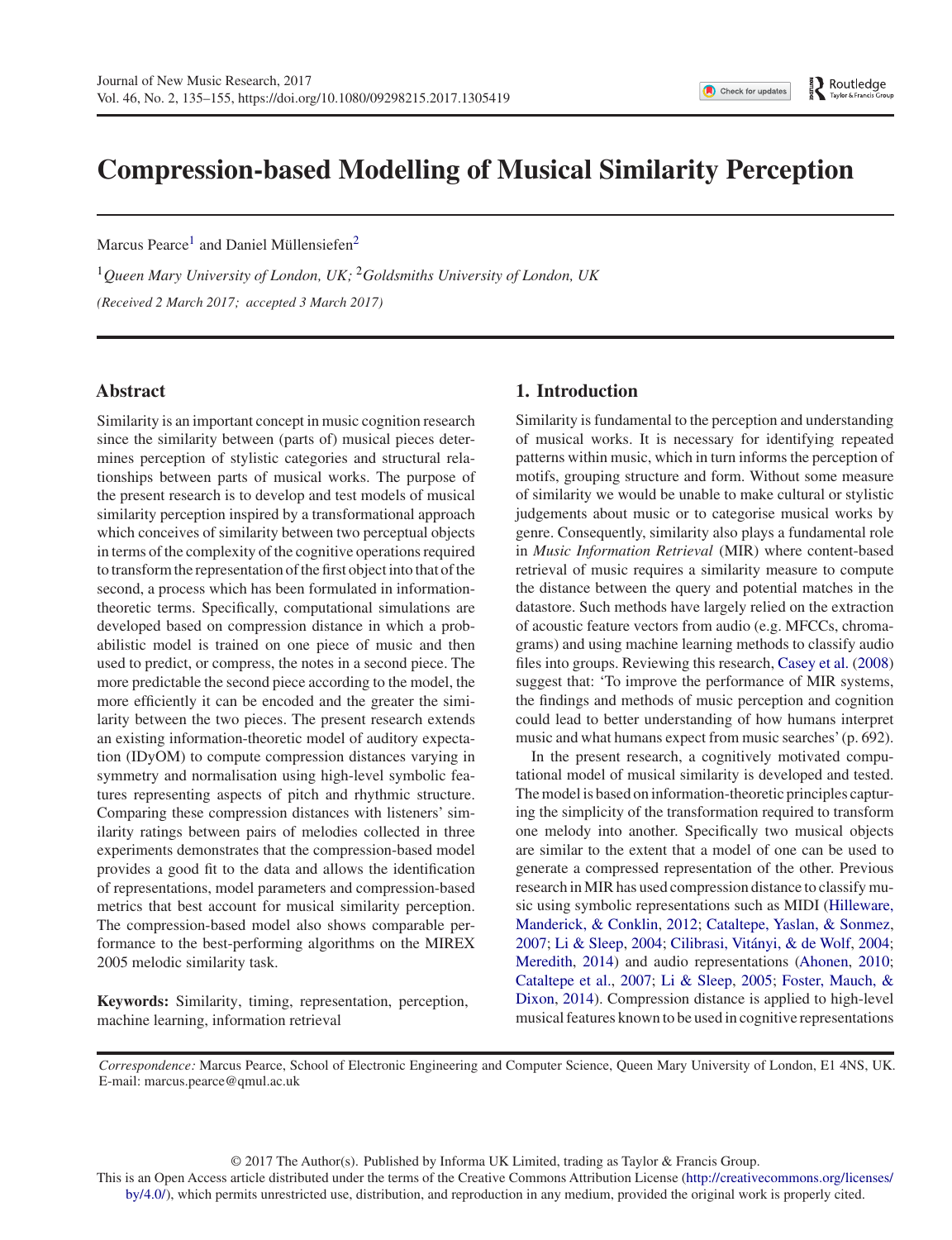of musical melody and the resulting system is evaluated as a cognitive model by comparing its similarity ratings with human judgements of perceived musical similarity.

The paper is organised as follows. First, different approaches to modelling similarity in psychology and cognitive science (Section [1.1\)](#page-2-0) and the application of these models in research on the perception of musical similarity specifically (Section [1.2\)](#page-2-1) are reviewed. A formal introduction to compression distance is provided (Section [1.3\)](#page-3-0) and discussed in terms of its use inMIR research on music classification (Section [1.4\)](#page-3-1). Section [2](#page-4-0) contains a formal introduction to the IDyOM model of auditory expectation and its extension to modelling compression distance. Section [3](#page-6-0) contains a summary of the method of three existing empirical studies of similarity perception [\(Müllensiefen & Frieler](#page-20-1), [2004](#page-20-1); [Müllensiefen](#page-20-2), [2004](#page-20-2)) providing perceptual similarity ratings for pairs of melodies that are used to assess the compression-based model. Section [4](#page-8-0) presents a new analysis of the resulting data which assesses different compression-based similarity measures (varying in symmetry and normalisation), representational features concerning the pitch and timing of notes and other model parameters in terms of fit to the perceptual similarity ratings (including comparisons with other models not based on compression distance). Finally, the resulting compression-based models are compared to existing similarity algorithms in terms of performance on the MIREX 2005 melodic similarity task. Section [5](#page-15-0) contains a discussion of the results, their relation to other work and important directions for future research.

#### <span id="page-2-0"></span>**1.1 Similarity in psychology and cognitive science**

Similarity is a fundamental concept in psychology and cognitive science [\(Goldstone & Son,](#page-19-4) [2005](#page-19-4)); perceiving similarity between stimuli is necessary for categorisation of perceptual objects and generalisation of predictive inference across object categories. Broadly speaking, four approaches have been taken to building cognitive models of psychological similarity. First, *geometric models* [\(Shepard,](#page-20-3) [1987](#page-20-3)) represent objects of interest as points in a dimensionally organised metric space, often constructed using *multi-dimensional scaling* (MDS) on an original set of dimensions corresponding to object features. Second,*set-theoretic models* were introduced by [Tversky](#page-21-0) [\(1977](#page-21-0)) to address concerns that subjective perception of similarity does not always satisfy the assumptions (e.g. the triangle inequality and symmetry) of geometric models. In Tversky's approach, similarity between two objects is a function of the number of categorical features that are common and distinctive between them. The third approach, *alignmentbased models* [\(Markman & Gentner](#page-19-5), [1993;](#page-19-5) [Goldstone](#page-19-6), [1996\)](#page-19-6), were partly motivated by difficulties encountered by geometric and featural models in handling complex, structured representations. Inspired by research on analogical reasoning, these models emphasise the importance of matching between features that have some kind of structural correspondence within the two stimuli, following principles such as one-to-one mapping. Finally, *transformational models* conceive of similarity in terms of the number or complexity of operations needed to transform one object into another [\(Hahn & Chater,](#page-19-7) [1998](#page-19-7); [Hahn, Chater, & Richardson,](#page-19-8) [2003](#page-19-8)). Recent incarnations of this approach have operationalised the theory in terms *information theory* [\(Chater,](#page-18-4) [1996;](#page-18-4) [Chater,](#page-18-5) [1999\)](#page-18-5) and *Kolmogorov complexity* [\(Chater and Vitányi](#page-18-6), [2003b;](#page-18-6) [Chater and Vitányi](#page-18-7), [2003a](#page-18-7)) as discussed further in Section [1.3.](#page-3-0) While alignmentbased models have tended to be used to model high-level conceptual relations, research with transformational models has focused on issues of perception, such as those considered here [\(Goldstone & Son,](#page-19-4) [2005](#page-19-4)). Furthermore, the two approaches may be complementary if one views alignment as a process of mi[nimising transformational distance \(](#page-19-9)Hodgetts, Hahn, & Chater, [2009](#page-19-9)).

## <span id="page-2-1"></span>**1.2 Modelling musical similarity perception**

This section contains a review of computational models of musical, and in particular melodic, similarity perception that have been developed to date. Current approaches rely on two components: first, the representation of the musical surface; and second, the way in which similarity is computed. Musical representations vary from representations of melodic structure (e.g. pitch, melodic contour, pitch interval, inter-onset interval) to complex representations derived from music theory (e.g. features computed according to Narmour's implicationrealization model, Graachten, Arcos, and de Mántaras (2005)). Different approaches to modelling similarity have also been used, as discussed below.

#### *1.2.1 Geometric models*

Geometric models simply compute the Euclidean distance between two melodies represented as points in a geometrical space. In a study of similarity perception of folk song phrases, [Eerola and Bregman](#page-19-11) [\(2007\)](#page-19-11) analysed correlations between the behavioural similarity data and various structural features of the musical phrases representing contour (mean pitch, melodic direction), pitch content (entropy, range, proportion of tonic and dominant pitches), interval content (mean interval size, stepwise motion and triadic movement) and contour periodicity. MDS identified two dimensions: the first correlated significantly with pitch direction; the second was strongly correlated with pitch range. This featural approach towards musical similarity has a long tradition in ethnomusicology where, for example, it has been used to assist with the classification of folk songs (e.g. [Bartók and Lord](#page-18-8), [1951;](#page-18-8) [Jesser](#page-19-12), [1990\)](#page-19-12).

#### *1.2.2 Set-theoretic models*

Set-theoretic models often use the original formulation of a ratio model by [Tversky](#page-21-0) [\(1977](#page-21-0)) in which two objects *a* and *b* are considered similar to the extent that they share salient categorical features: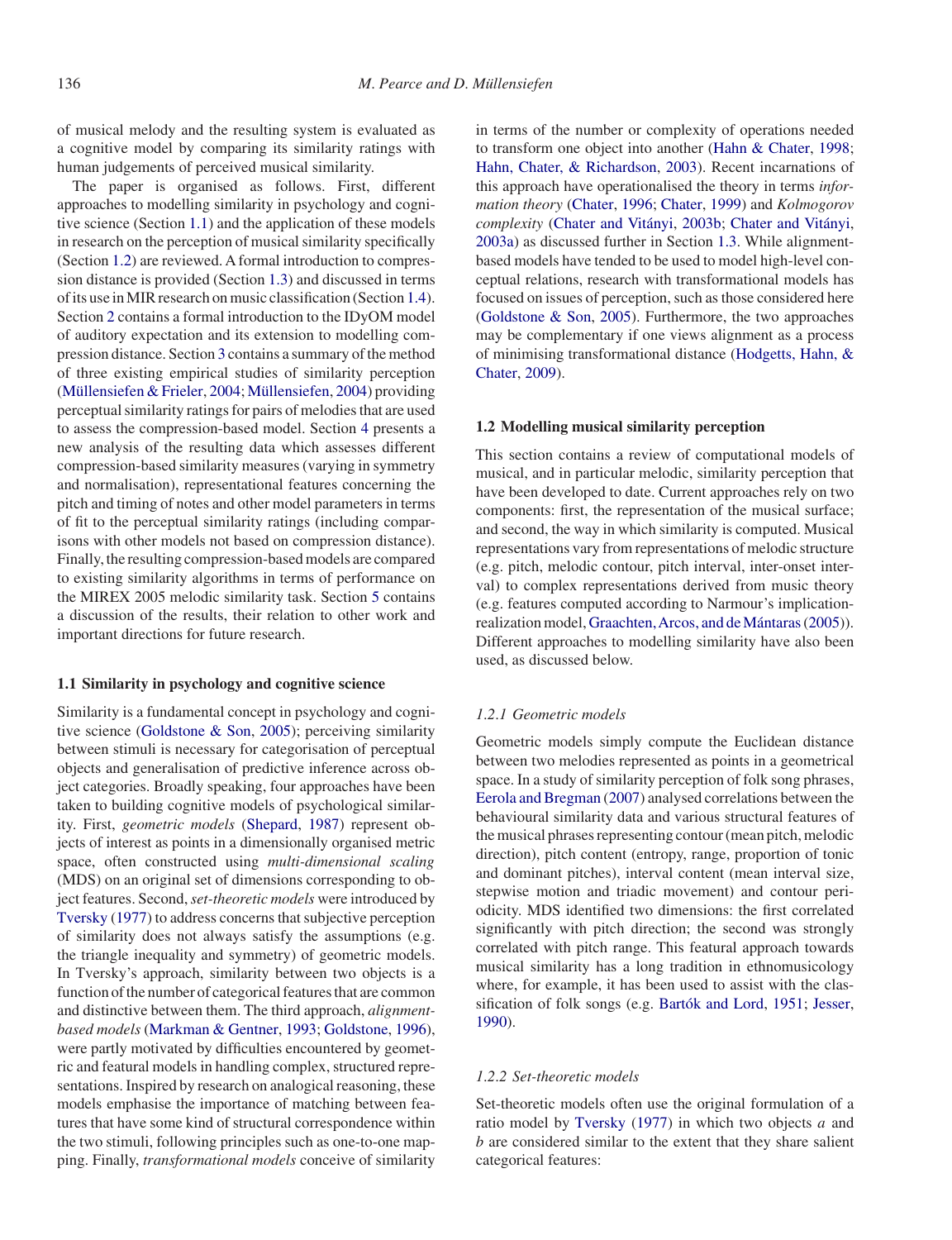$$
\sigma(a, b) = \frac{f(A \cap B)}{f(A \cap B) + \alpha f(A \cap B) + \beta f(B \cap A)}, \quad \alpha, \beta \ge 0
$$

where *A* and *B* are the set of features exhibited by *a* and *b*, respectively. The salience function *f* may reflect any factors that contribute to overall perceptual salience. In a study of musical plagiarism, [Müllensiefen & Pendzich](#page-20-4) [\(2009\)](#page-20-4) tested a salience function based on the *inverted document frequency* [\(Manning & Schütze](#page-19-13), [1999\)](#page-19-13). However, the use of statistical information in defining salience blurs the boundary between this model and the transformational model described below.

#### *1.2.3 Alignment-based models*

Recent approaches have dra[wn on research in MIR \(](#page-19-14)Gómez, Abad-Mota, & Ruckhaus, [2007\)](#page-19-14) which has adapted the Ne[edleman–Wunsch–Gotoh algorithm \(](#page-20-5)Needleman & Wunsch, [1970](#page-20-5); [Gotoh](#page-19-15), [1982](#page-19-15)) to music. [For example,](#page-21-1) van Kranenburg, Volk, Wiering, and Veltkamp [\(2009](#page-21-1)) used this similarity algorithm to test various scoring functions based on pitch features, harmonic relations, melodic contour, rhythm and metrical accent.

## *1.2.4 Transformational models*

Edit distance (e.g. Levenshtein distance) may be viewed as a simple transformational model. Edit distance is defined as the minimum number of operation (insertions, deletions and substitutions) necessary to transform one sequence of symbols into another sequence of symbols. Edit distance has found many applicatio[ns in symbolic MIR and analysis \(e.g.](#page-20-6) Mongeau & [Sankoff,](#page-18-9) [1990](#page-20-6); Cambouropoulos, Crawford, & Iliopoulos, [1999](#page-18-9); [Uitdenbogerd](#page-21-2), [2002](#page-21-2)). Although it has been considered a 'crude' measure in the psychological literature [\(Hahn et al.](#page-19-8), [2003](#page-19-8)), the results of [Müllensiefen and Frieler](#page-20-1) [\(2004](#page-20-1)) suggest that edit distance can predict perception of melodic similarity fairly well. Nonetheless, compression distance provides a potentially more general and powerful approach. Although it has been used in MIR research on music classification by genre, composer and style (see Section [1.4\)](#page-3-1), we are not aware of any research that has applied compression distance to modelling music similarity ratings. The present research aims to address this situation. The remainder of the introduction provides a formal introduction to compression distance (Section [1.3\)](#page-3-0) and a discussion of its use in MIR research on music classification (Section [1.4\)](#page-3-1).

#### <span id="page-3-0"></span>**1.3 Compression distance**

Li,Chen, Li, Ma, and Vitányi [\(2004\)](#page-19-16) introduce a compressionbased measure of similarity called *information distance*. Given two sequences *x* and *y*, the conditional Kolmogorov complexity  $K(x|y)$  is the length in bits of the shortest binary program that can generate *x* as its only output from *y*, while  $K(x)$  is the special case when *y* is the empty sequence. The *information distance* between *x* and *y* can be defined as the shortest binary program that computes *x* given *y* and also computes *y* given *x*. Since the Kolmogorov complexity is non-computable, however, a compression algorithm is typically used to estimate the length of compressed encodings of *x* and *y*. Research has used dictionary compression software such [as gzip based on Lempel–Ziv compression \(](#page-21-3)Ziv & Lempel, [1977](#page-21-3)), block-sorting compression software such as bzip2 bas[ed on Burrows–Wheeler compression \(](#page-18-10)Burrows and Wheeler, [1994](#page-18-10); [Seward,](#page-20-7) [2010](#page-20-7)) or statistical compression algorith[ms such as Prediction by Partial Match \(PPM,](#page-18-11) Cleary & Witten, [1984](#page-18-11); [Cleary and Teahan](#page-18-12), [1997\)](#page-18-12). Given such an algorithm, the *Normalised Compression Distance* (NCD) between *x* and *y* is given by:

<span id="page-3-2"></span>
$$
D_{NCD}(x, y) = \frac{\max(C(x|y), C(y|x))}{\max(C(x), C(y))}
$$
 (1)

where  $C(x)$  and  $C(y)$  are the length of compressed encodings of *x* and *y*, respectively,  $C(x|y)$  is the length of a compressed encoding of *x* given a model trained on *y* and  $C(x|y)$  is the length of a compressed encoding of *x* given a model trained on *y*. NCD satisfies the properties of a metric [\(Li et al.](#page-19-16), [2004](#page-19-16)):

 $D_{NCD}(x, y) = 0 \iff x = y$  (the identity axiom);  $D_{NCD}(x, y) + D_{NCD}(y, z) \ge D(x, z)$  (the triangle inequality);  $D_{NCD}(x, y) = D(y, x)$  (the symmetry axiom).

For reasons of practicality when using existing compression software,  $C(x|y)$  is often computed as  $C(xy) - C(y)$  giving the following expression for NCD [\(Li et al.,](#page-19-16) [2004\)](#page-19-16):

$$
D_{NCD}(x, y) = \frac{C(xy) - \min(C(x), C(y))}{\max(C(x), C(y))}.
$$

#### <span id="page-3-1"></span>**1.4 Compression distance in MIR**

MIR research has used NCD for music classification tasks. [Cilibrasi et al.](#page-18-2) [\(2004\)](#page-18-2) used NCD to cluster MIDI files by genre (Rock, Jazz and Classical) and composer (Buxtehude, Bach, Haydn, Mozart, Beethoven, Chopin, Debussy) with some success. They used a standard lossless compression algorithm (bzip2) and binary MIDI files, which contain performance instructions for digital instruments and other formatting requirements in addition to relevant information about the pitch and timing of musical events. These representational issues plausibly limit performance [\(Li & Sleep](#page-19-1), [2004\)](#page-19-1) and certainly raise questions about cognitive plausibility. Furthermore, the evaluation consisted only of intuitive judgements about the trees returned by the system. Subsequent research has ad[dressed](#page-19-1) [these](#page-19-1) [lim](#page-19-1)itations to some extent.

Li and Sleep [\(2004](#page-19-1)) used NCD, operationalised using the LZ[W variant of LZ78 dictionary compression \(](#page-21-4)Ziv & Lempel, [1978;](#page-21-4) [Welch,](#page-21-5) [1984\)](#page-21-5), in combination with a 1 Nearest Neighbour (1-NN) classifier to classify a collection 771 MIDI files into 4 categories: Beethoven, Haydn, Chinese and Jazz. They compare both relative and absolute pitch representations of melodies extracted from MIDI files by taking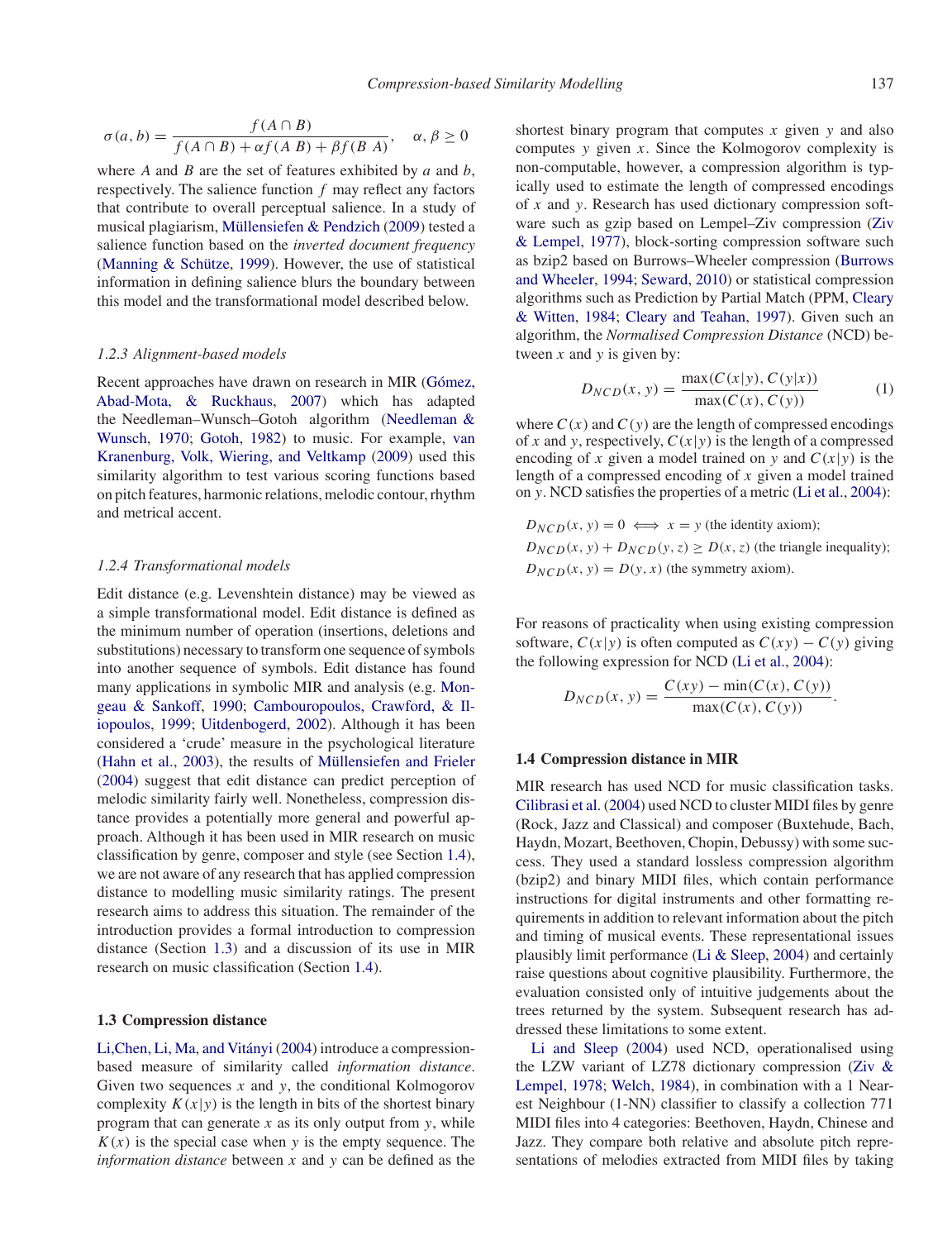the highest sounding pitch at any given time point. The results were promising, yielding classification accuracies up to 92.4%, with NCD outperforming rival methods based on bigrams and trigrams and pitch interval representations outperforming absolute pitch representations. The authors note that the size of the respective categories in their data-set was not balanced and that future research should examine whether duration features also improves performance. [Li and Sleep](#page-19-2) [\(2005\)](#page-19-2) applied the same method to an audio data-set consisting of 100 30s examples from 10 musical genres. They investigated MFCC representations using various codebook sizes and audio frame lengths. Again the results were promising, yielding classification accuracies up to 80.72%.

Subsequent work failed to replicate such relatively good performance. [Cataltepe et al.](#page-18-1) [\(2007](#page-18-1)) used NCD and a 10-NN classifier to classify a data-set of 225 MIDI files by genre using absolute pitch representations of melody extracted from MIDI in the same way as Li  $&$  Sleep [\(2004](#page-19-1)) and audio files generated from the MIDI files. Classification accuracy (75, 86 and 93% for MIDI, audio and a combined classifier, respectively) was worse than the performance of 95% previously obtained on the sam[e data-set using a feature-based approach \(](#page-20-8)McKay  $\&$ Fujinaga, [2004\)](#page-20-8).[Ahonen](#page-18-3) [\(2010](#page-18-3)) used NCD with bzip2 to classify 1000 30s audio excerpts by genre (10 genres, 100 pieces each) using MFCC features. The results yielded precision and [recall](#page-19-0) [scores](#page-19-0) [betwe](#page-19-0)en 40 and 50%.

Hilleware et al. [\(2012](#page-19-0)) compared the performance of a range of different clustering methods, including NCD with bzip2 and a 1-NN classifier, for classifying 2198 folk songs according to the type of dance they represent. Pitch interval and inter-onset interval (IOI) representations were used. They also examine an *n*-gram method due to [Conklin](#page-18-13) [\(2013b](#page-18-13)) which, given a set of class labels *c* and event sequences *e*, uses supervised learning and Bayesian inference to compute the posterior probability of the class label given the sequence,  $p(c|e)$ . Unlike NCD, it does not explicitly compute similarity between different sequences. The results revealed that the *n*gram method outperformed all others, that higher-order *n*gram models ( $n = 5$  vs  $n = 3$ ) produced better performance and that rhythmic features yielded better classification than pitch features. The *n*-gram method yielded classification accuracies of 66.1% (pitch interval) and 76.1% (IOI) compared to 48% and 68% for NCD. Using an expanded set of corpora labelled by geographical region and genre, [Conklin](#page-18-13) [\(2013b](#page-18-13)) obtains further performance improvements using the *n*-gram method with larger sets of multiple viewpoint systems. In the present research, compression distance is implemented within a multiple viewpoint framework and applied to modelling musical similarity perception.

Meredith [\(2014](#page-20-0)) suggests that rather than using general purpose compression algorithms such as gzip and bzip2, better classification performance might be obtained with compression algorithms specifically designed for producing compact structural analyses of symbolically encoded music, such as the SIA family of algorithms [\(Meredith, Lemström, & Wiggins](#page-20-9), [2002\)](#page-20-9). The algorithms were applied to the task of classifying 360 Dutch folk songs into tune families assigned by expert musicologists. A 1-NN classifier and leave-one-out cross-validation were used. The results showed that NCD classification performance was much better for SIA-based compression algorithms (COSIATEC in particular) yielding accuracies of up to 84%, than for bzip2, yielding a classification accuracy of 13%. [Louboutin & Meredith](#page-19-17) [\(2016\)](#page-19-17) further examine the performance of LZ77 [\(Ziv & Lempel,](#page-21-3) [1977](#page-21-3)), LZ78 [\(Ziv & Lempel,](#page-21-4) [1978](#page-21-4)), Burrows–Wheeler compression [\(Burrows & Wheeler](#page-18-10), [1994\)](#page-18-10) and COSIATEC using different viewpoint representations (see Section [2.2\)](#page-6-1) in classifying the Dutch folk songs. Using single viewpoint models, their own implementation of Burrows–Wheeler compression showed improved classification accuracy over bzip2 (73%), LZ77 performed reasonably well (up to 82% accuracy) but was outperformed by COSIATEC (85%). Ensembles of classifiers improved performance with the highest classification accuracy of 94% resulting from a combination of eight models (seven of which used LZ77). Performance is still lower than the method of [Conklin](#page-18-13) [\(2013b](#page-18-13)) (see above) which achieved a classification accuracy of 97% on the same corpus. In a second task, [Louboutin and Meredith](#page-19-17) [\(2016](#page-19-17)) use LZ77 and COSIATEC to identify subject and countersubject entries in fugues by J. S. Bach. Although COSIATEC vastly outperformed LZ77 when notes were ordered by onset time and pitch, LZ77 showed a slight performance advantage over COSIATEC when the input was ordered by voice.

The present research differs from this previous work using NCD in two important respects. First, while previous work focuses on classification, the present research is concerned with compression distance as a model of similarity itself. This is important because the classification task used in the studies reviewed above plausibly has a sizeable impact on the results. For example, the fact that temporal features outperformed pitch features in results reported by Hilleware et al. (2012) may be related to the fact that the classification task was specifically related to varieties of dance. Second, the present research is focused on understanding the perception of musical similarity while the work reviewed above has focused on practical tasks such as genre classification, composer identification or stylistic judgement (or in some cases, combinations of these) rather than perception.Although in some cases (e.g.[Meredith](#page-20-0), [2014](#page-20-0)), the target categories are derived from human judgements, the knowledge-driven analytical decisions of highly trained musicologists with specialist expertise is somewhat removed from the direct perception of musical similarity under investigation in the present research.

## <span id="page-4-0"></span>**2. A Compression-based similarity model**

#### **2.1 Compression-based similarity measures**

As discussed in Section [1.3,](#page-3-0) the implementation of compression distance requires a compression algorithm. Rather than using real-world compression software, a model is used to estimate the compressed length of musical sequences. This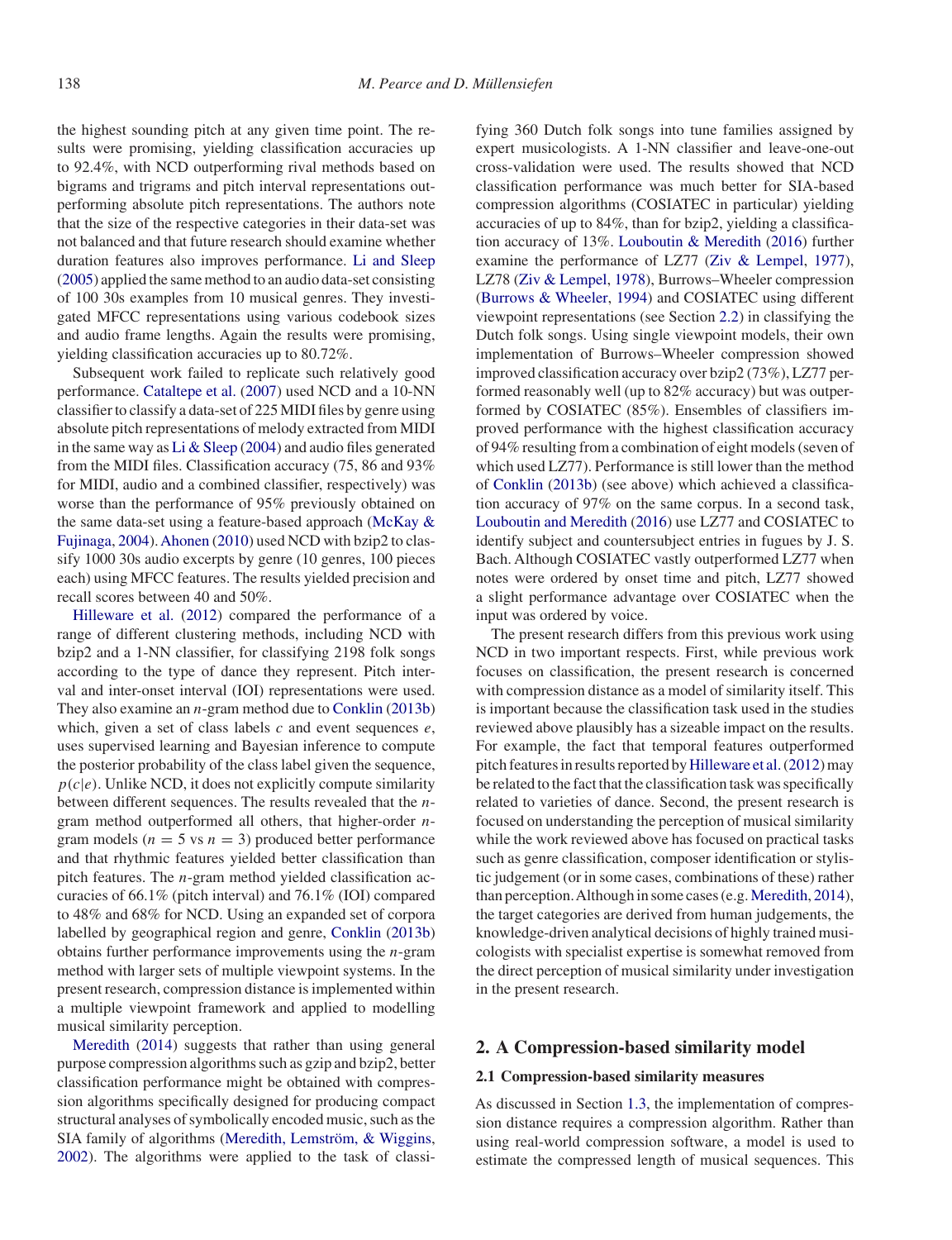relies on the insight that it often proves useful to separate universal, lossless data compression algorithms into two parts [\(Bell, Witten, & Cleary,](#page-18-14) [1989;](#page-18-14) [Rissanen & Langdon,](#page-20-10) [1981;](#page-20-10) [Sayood](#page-20-11), [2012](#page-20-11)): first, a model that describes any redundancy within the data (e.g. characters in text, bytes in a binary file or notes in a melody); second, an encoder that constructs a compressed representation of the message with respect to the information provided by the model. Under this interpretation, computing the compression-based similarity between two items only requires the model, it does not require the items actually to be compressed using the encoder. In the present research, a probabilistic model is used that estimates the probability of each element in the data.

In more detail, given a sequence *x* of length *k*, a model is required that returns the probability of each event in *x*,  $p(x_i)$ ,  $\forall i \in \{1 \dots k\}$ . Various models are possible but the focus here is on *finite-context models* [\(Bell, Cleary, & Witten,](#page-18-15) [1990](#page-18-15); [Bunton,](#page-18-16) [1997\)](#page-18-16), which estimate the conditional probability of an event, given a context consisting of the *n* immediately preceding events:

<span id="page-5-1"></span>
$$
p(x_i|x_1^{i-1}) \approx p(e_i|e_{(i-n)+1}^{i-1}).
$$
 (2)

The *information content* of an event  $x_i$  given a model  $m$ , is:

$$
h_m(x_i) = -\log_2 p(x_i|e_{(i-n)+1}^{i-1})
$$
\n(3)

and represents a lower bound on the number of bits required to encode a compressed representation of *xi* [\(Bell et al.](#page-18-15), [1990\)](#page-18-15). Assuming that the model *m* is initially empty,  $C(x)$  in Equation [\(1\)](#page-3-2) can be estimated by summing the information content of each event in *x*:

$$
C(x) = \sum_{i=1}^{k} h_m(x_i).
$$

 $C(x|y)$ , the compression distance between *x* and another sequence *y*, is obtained using a model  $m<sub>y</sub>$  with prior training on *y*, yielding an unnormalised, asymmetric compression distance:

<span id="page-5-0"></span>
$$
D_1(x|y) = C(x|y)
$$
  
=  $\sum_{i=1}^{k} h_{m_y}(x_i)$ . (4)

Since the two sequences being compared may be of different lengths, NCD [\(Li et al.](#page-19-16), [2004\)](#page-19-16) normalises the compression distance between two sequences *x* and *y* with respect to the largest of their individual compressed lengths (see Equation [\(1\)](#page-3-2)). It is also possible to normalise directly with respect to length. [Li et al.](#page-19-16) [\(2004](#page-19-16)) consider this possibility and note that it raises the question of whether to normalise with respect to the length of *x* or *y* (or the sum or maximum) and also that the resulting measure does not satisfy the triangle inequality. The first question may be addressed by dividing the sum expressed in Equation [\(4\)](#page-5-0) by *k*, yielding the average per-event compression distance:

<span id="page-5-3"></span>
$$
D_2(x|y) = \frac{1}{k} \sum_{i=1}^{k} h_{m_y}(x_i).
$$
 (5)

This is equivalent to an estimate of *cross entropy* used in computational linguistics to assess the accuracy of a model trained on a corpus in predicting a test set [\(Manning & Schütze,](#page-19-13) [1999\)](#page-19-13). A symmetric version of this distance follows naturally:

<span id="page-5-4"></span>
$$
D_3(x|y) = \max(D_2(x|y), D_2(y|x)).
$$
 (6)

This has efficiency advantages since  $C(x)$  and  $C(y)$  need not be computed. Furthermore, the failure to satisfy the triangle inequality is not necessarily a concern here, given that the present goal is to model psychological similarity which may also violate the triangle inequality (see, e.g. [Tverskey & Gati,](#page-20-12) [1982](#page-20-12)).

In the present research,  $D_1$  (unnormalised, asymmetric),  $D_2$ (normalised, asymmetric) and *D*<sup>3</sup> (normalised, symmetric) are assessed as models of human musical similarity perception and compared to  $D_{NCD}$  (see Equation [\(1\)](#page-3-2)) as a point of reference. To estimate the conditional probability of each note in a melody (see Equation [\(2\)](#page-5-1)), an existing probabilistic model of auditory expectation called IDyOM [\(Pearce,](#page-20-13) [2005](#page-20-13)) is used.<sup>1</sup> IDyOM generates conditional event probabilities using [a](#page-18-17) [variable-order](#page-18-17) [Markov](#page-18-17) [model](#page-18-17) [\(](#page-18-17)Begleiter, El-Yaniv, & Yona, [2004\)](#page-18-17) implementing the PPM\* (Prediction by Partial Match) data compression scheme [\(Cleary & Witten](#page-18-11), [1984;](#page-18-11) [Cleary and Teahan](#page-18-12), [1997;](#page-18-12) [Bunton,](#page-18-16) [1997\)](#page-18-16) to smooth together estimates from models of different order, thereby avoiding the limitations of fixed-order Markov models [\(Bell et al.,](#page-18-15) [1990\)](#page-18-15).

IDyOM also makes use of multiple viewpoint representations to enable the generation of predictions using different [parallel representations of musical structure \(](#page-19-18)Conklin & Witten, [1995;](#page-19-18) [Pearce, Conklin, & Wiggins,](#page-20-14) [2005\)](#page-20-14). This allows us to assess high-level symbolic representations of musical structure and identify those representations providing the best fit to human perception of musical similarity. Note that the use of different viewpoint representations does not supply IDyOM directly with information about the sequential structure of music, merely an enlarged set of representations for learning sequential structure from one of the stimulus pairs, which it can use to predict the other.

IDyOM has been found to predict accurately listeners' melodic pitch expectations in behavioural, physiological and EEG studies (e.g. [Pearce](#page-20-13), [2005;](#page-20-13) Pearce, Ruiz, Kapasi, Wiggins, & Bhattacharya, [2010;](#page-20-15) [Omigie, Pearce, & Stewart,](#page-20-16) [2012](#page-20-16); [Omigie, Pearce, & Stewart](#page-20-17)[,](#page-19-19) [2013;](#page-20-17) Egermann, Pearce, Wiggins, & McAdams, [2013](#page-19-19); [Hansen & Pearce,](#page-19-20) [2014](#page-19-20)). Information content and entropy provide more accurate models of listeners' pitch expectations and uncertainty, respectively, than rule-based models (e.g. [Narmour,](#page-20-18) [1990;](#page-20-18) [Schellenberg,](#page-20-19) [1996](#page-20-19); [Schellenberg,](#page-20-20) [1997](#page-20-20)), suggesting that expectation reflects a process of statistical learning and probabilistic generation of predictions [\(Hansen & Pearce,](#page-19-20) [2014](#page-19-20); [Pearce](#page-20-13), [2005;](#page-20-13)

<span id="page-5-2"></span><sup>&</sup>lt;sup>1</sup>The software and documentation are available at: [https://code.](https://code.soundsoftware.ac.uk/projects/idyom-project) [soundsoftware.ac.uk/projects/idyom-project.](https://code.soundsoftware.ac.uk/projects/idyom-project)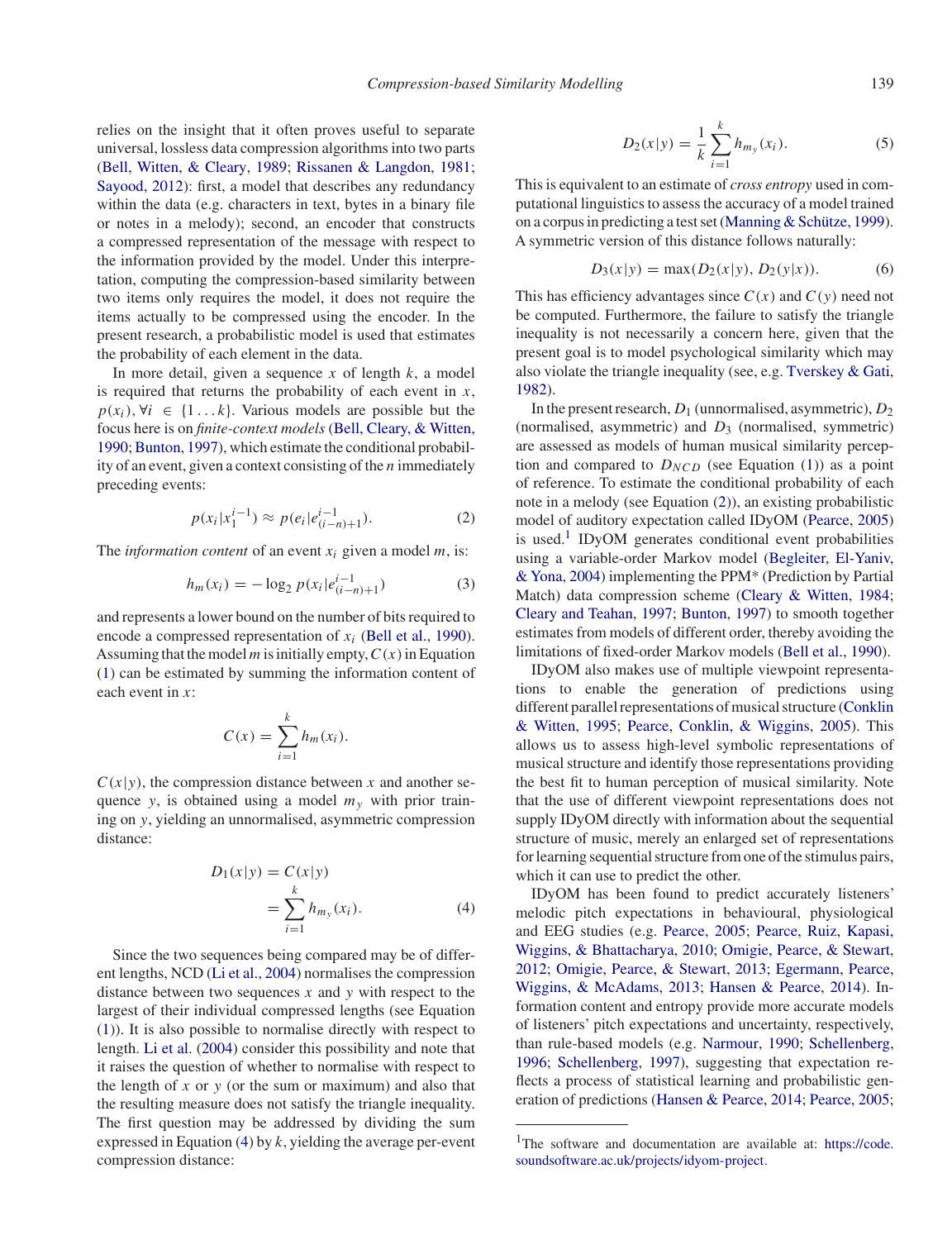[Pearce et al.](#page-20-15), [2010\)](#page-20-15). IDyOM has also been used to predict perceived phrase endings at troughs in the information content profile [\(Pearce & Wiggins,](#page-20-21) [2006](#page-20-21); Pearce, Müllensiefen, & Wiggins, [2010](#page-20-22)). The present work extends IDyOM to modelling perceived similarity between musical sequences using the compression distances defined above. IDyOM has been presented in detail in previous research [\(Pearce](#page-20-13), [2005](#page-20-13)) but the key features used in the present research are introduced in Section [2.2.](#page-6-1)

#### <span id="page-6-1"></span>**2.2 IDyOM**

IDyOM [\(Pearce](#page-20-13), [2005\)](#page-20-13) predicts the likelihood of individual events in sequences of sounding events, implementing Equation [\(2\)](#page-5-1)[. The limitations of fixed-order Markov models \(](#page-21-6)Witten & Bell, [1991](#page-21-6)) are avoided using smoothing to combine the distributions generated by an order-*h* model with distributions less sparsely estimated from lower order models. This has two consequences: first, the order *h* can vary for each sequential context (i.e. by choosing the longest matching context) making IDyOM a variable-order Markov model; second, IDyOM benefits both from the structural specificity of high-order contexts and the statistical power and generalisation afforded by low-order contexts. IDyOM uses an *interpolated* smoothing strateg[y](#page-18-12) [\(Cleary & Witten,](#page-18-11) [1984;](#page-18-11) [Moffat](#page-20-23), [1990](#page-20-23); Cleary and Teahan, [1997](#page-18-12); [Bunton](#page-18-16), [1997](#page-18-16)) in which probabilities are estimated by a weighted linear combination of all models with order lower than the maximum order *h* selected in a given context.

Following [Conklin & Witten](#page-19-18) [\(1995](#page-19-18)), IDyOM incorporates a *multiple viewpoint framework* that allows for modelling and combining different features present in and derived from the events making up the musical surface. Melodies are represented as sequences of discrete events each composed of a conjunction of basic features. In the present work, the musical surface consists of the basic features onset and pitch: melodies are composed of events that have an onset time and a pitch. A *viewpoint* is a partial function mapping from sequences of events to the domain (or alphabet of symbols) associated with the viewpoint. *Basic viewpoints* are simply projection functions returning the attribute of the final event in the melodic sequence. *Derived viewpoints* are partial functions mapping onto a feature that is not present in the basic musical surface but can be derived from one or more basic features. In the present research, the following viewpoints derived from pitch are used: interval and contour which represent the pitch interval in semitones between a note and the preceding note in the melody and pitch contour (rising, falling, unison), respectively. The following viewpoints derived from Onset are also used: IOI and IOI contour which represent the interonset interval between a note and the preceding note in the melody and whether the IOI increases, decreases or remains the same as the preceding IOI in the melody, respectively. Since the function is partial, it may be undefined for some events (e.g. Interval and Contour are undefined for the first note in a melody).

Acollection of viewpoints used for modelling forms a *multiple viewpoint system*. Prediction within a multiple viewpoint system uses a set of models, one for each viewpoint in the system. The models are trained on sequences of viewpoint elements and return distributions over the alphabet of the individual viewpoints. Therefore, the resulting distributions for derived viewpoints are mapped into distributions over the alphabet of the basic viewpoint from which the viewpoint is derived (e.g. pitch in the case of interval and contour). The resulting distributions can then be combined for each basic viewpoint separately. In the present work, this is achieved using a geometric mean, weighted by the entropy of the individual distributions such that models making higher entropy (i.e. more uncertain) predictions are associated with a lower weight [\(Conklin](#page-18-18), [1990;](#page-18-18) [Pearce et al.](#page-20-14), [2005\)](#page-20-14). This yields a single distribution for each of the basic features of interest (pitch and onset in the present research).

Finally, IDyOM combines these distributions by computing the joint probability of the individual basic features. For an event sequence  $e_1^j \in \xi^*$  of length *j*, composed of events in an event space ξ , which itself consists of *m* basic viewpoints  $\tau_1,\ldots,\tau_m$ :

$$
p(e_i|e_1^{i-1}) = \prod_{l=1}^m p_{\tau_l}(e_l|e_1^{i-1})
$$

Full details of these steps and other aspects of multiple viewpoint systems not used in the present research are available elsewhere [\(Pearce,](#page-20-13) [2005;](#page-20-13) [Conklin & Witten](#page-19-18), [1995](#page-19-18)).

## <span id="page-6-0"></span>**3. Method**

The compression-based IDyOM model is evaluated by comparison with data from three experiments in which human participants judged the similarity of pairs of melodies. The human rating data and the corresponding performance of a range of feature-based similarity measures have been published previously [\(Müllensiefen & Frieler,](#page-20-1) [2004](#page-20-1); [Müllensiefen,](#page-20-2) [2004\)](#page-20-2) which enables us to compare compression distance with existing similarity models. As summarised below, the three experiments differ in terms of the reference melodies used, how the variants were constructed, the number of levels in the rating scale and the sample of participants. For full details see [Müllensiefen & Frieler](#page-20-1) [\(2004](#page-20-1)), for Experiments 1 and 2, and [Müllensiefen](#page-20-2) [\(2004\)](#page-20-2), for Experiment 3.

The similarity models examined in this research are deterministic and do not contain any principled way of accounting for variability within or between participants. Therefore for the purposes of evaluation, a single perceptual similarity rating is required for each pair of stimuli. To ensure that the mean [ratings thus obtained were coherent,](#page-20-1) Müllensiefen & Frieler [\(2004](#page-20-1)) applied well-known psychometric principles of criterion validity, test–retest reliability and inter-participant agreement [\(Messick](#page-20-24), [1995;](#page-20-24) [Rust & Golombok](#page-20-25), [2008](#page-20-25)). As a measure of criterion validity, they required participants to give high similarity ratings for pairs of identical stimuli. As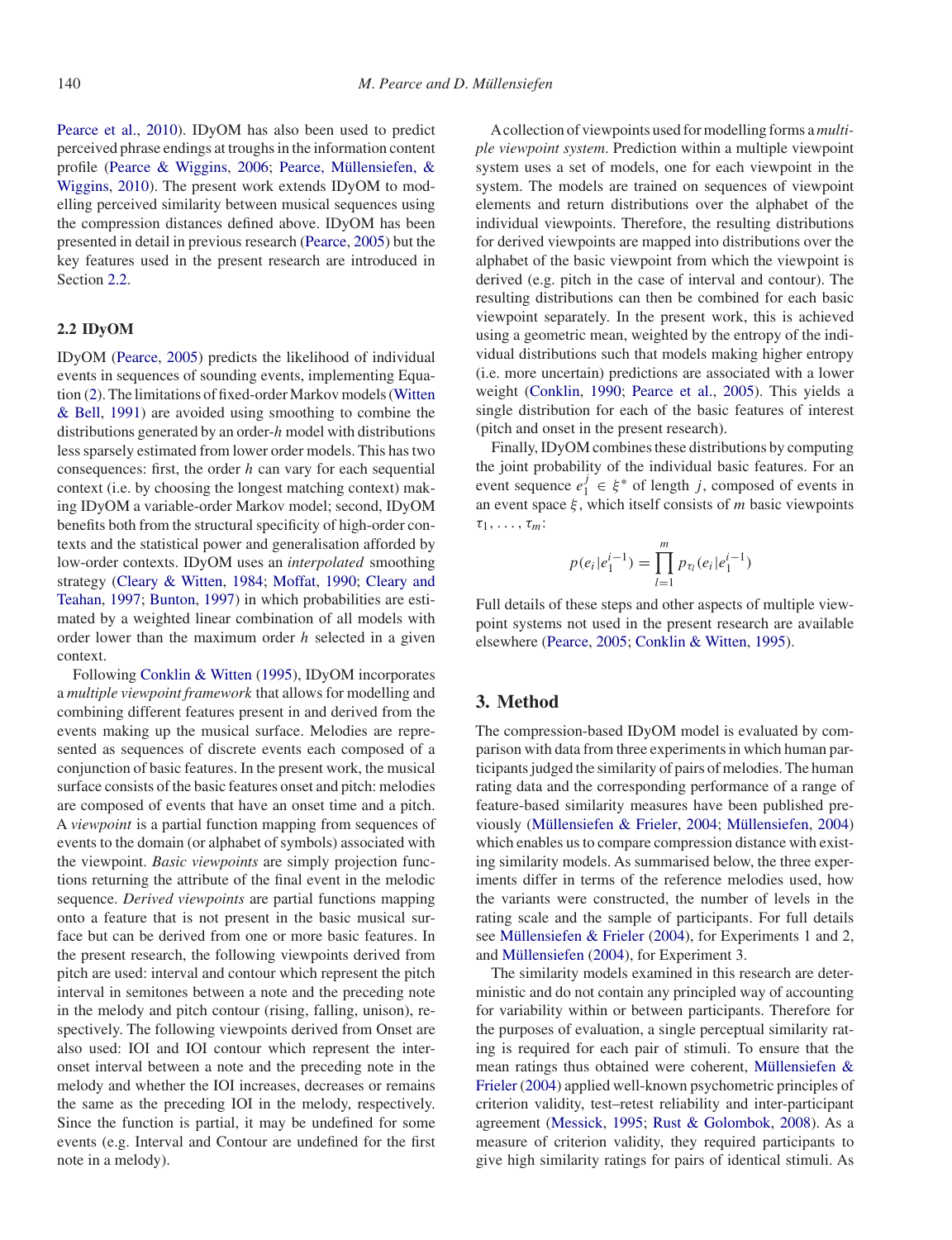a measure of reliability, they required participants to give consistent similarity ratings when a stimulus pair was presented a second time. Data from participants who did not meet these criteria was not retained for further analysis (see Section [3.1](#page-7-0) for details). For consistency with previous research, we apply the [same validity and reliability criteria as](#page-20-1) Müllensiefen & Frieler [\(2004](#page-20-1)). We also assess inter-participant reliability before averaging similarity ratings across participants (see Section [4.1\)](#page-8-1). There is a potential danger in selecting data by these validity and reliability criteria that the results of our study might model an unrepresentative sample of the population, so we also checked those results against the full set of data, finding no indication of bias (see the Appendix).

## <span id="page-7-0"></span>**3.1 Participants**

#### *3.1.1 Experiment 1*

Eighty-two participants were recruited from an undergraduate programme in Musicology to take part in the experiment. Twenty-three participants gave similarity judgements that satisfied both criteria of reliability (a value of Kendall's  $\tau$  of at least 0.5 for test–retest ratings of the same stimuli) and criterion validity (at least 85% of identical melody pairs rated at least 6 on the seven-point rating scale). These 23 participants had a mean age of 23.2 years  $(SD = 3.8)$  and 10 were female. They reported having played a musical instrument for an average of 12.5 years  $(SD = 5.5)$  and a mean of six years  $(SD = 5.4)$  of paid instrumental lessons. Fifteen participants had received formal ear training.

#### *3.1.2 Experiment 2*

Sixteen participants were recruited from an undergraduate programme in Musicology. Twelve participants satisfied the criteria of validity and reliability: they rated a pair of identical melodies as highly similar (minimum of 6 on the seven-point rating scale) and gave consistent ratings for stimulus pairs that were repeated on a later trial in the same session (a maximum difference of 1 between the ratings). The 12 participants had a mean age of 24.5 years  $(SD = 3.4)$  and 6 were female. They reported having played a musical instrument for an average of 14.6 years ( $SD = 3.5$ ) and a mean of 10.2 years ( $SD = 4.3$ ) of paid instrumental lessons.All participants had received formal ear training.

#### *3.1.3 Experiment 3*

Ten participants were recruited from an undergraduate programme in Musicology. Five participants satisfied the two criteria of validity and reliability: they rated a pair of identical melodies as highly similar (minimum of 9 on the 10-point rating scale) and gave consistent ratings for stimulus pairs that were repeated on a later trial in the same session (a maximum difference of 1 between the ratings). These participants had a mean age of 29 years  $(SD = 6.4)$  and were all male. They reported having played a musical instrument for an average of 16.2 years ( $SD = 10.1$ ) and a mean of 6.3 years ( $SD = 6.8$ ) of paid instrumental lessons.All participants had received formal ear training.

## **3.2 Stimuli**

#### *3.2.1 Experiment 1*

Fourteen existing melodies from Western popular songs were chosen as stimulus material. All melodies were between seven and ten bars long (15–20 s) and were selected to contain at least three different phrases and two thematically distinct motives. Melodies were generally unknown to the participants as indicated in a post-test questionnaire, except in a very few cases. However, the ratings in these few instances did not differ systematically from the remainder of the ratings in any respect and therefore they were included. For each melody, six comparison variants with 'errors' were constructed by changing individual notes, resulting in 84 variants of the 14 original melodies. The error types and their distribution were created according to the literature on human memory errors for melodies [\(Sloboda & Parker,](#page-20-26) [1985;](#page-20-26) [Oura & Hatano](#page-20-27), [1988;](#page-20-27) [Zielinska & Miklaszewski,](#page-21-7) [1992;](#page-21-7) McNab, Smith, Witten, Henderson, & Cunningham, [1996;](#page-20-28) [Meek & Birmingham](#page-20-29), [2002;](#page-20-29) [Pauws](#page-20-30), [2002\)](#page-20-30). Five error types with their respective probabilities were defined: (1) Rhythm errors with a probability of  $p = 0.6$  to occur in any given melody; (2) pitch errors not changing pitch contour ( $p = 0.4$ ); (3) pitch errors changing the contour ( $p = 0.2$ ); (4) errors in phrase order ( $p = 0.2$ ); (5) modulation errors (pitch errors that result in a transition into a new key;  $p = 0.2$ ). Every error type had three possible degrees: 3, 6 and 9 errors per melody for rhythm, contour and pitch errors, and 1, 2 and 3 errors per melody for errors of phrase order and modulation. For the construction of the individual variants, error types and degrees were randomly combined, except for the two types of pitch errors (with and without contour change) that were never combined within a single variant. The number of errors ranged from 0 to 16 with at least 50 of the variants having between 4 and 12 errors.

#### *3.2.2 Experiment 2*

Two of the reference melodies in Experiment 1 were chosen as reference melodies for Experiment 2. The variants for comparison consisted of the same six variants as in Experiment 1 augmented by six new variants derived from different reference melodies but where an alignment-based similarity algorithm [\(Sailer,](#page-20-31) [2006](#page-20-31)) indicated a relatively high similarity with a different reference melody. Thus, Experiment 2 contained 24 melody pairs in total. Unlike Experiment 1, every variant was transposed to a different key from the reference melody and therefore participants could not make use of absolute pitch information. Transpositions were made to maximise the overlap in pitch range between the reference melody and variant while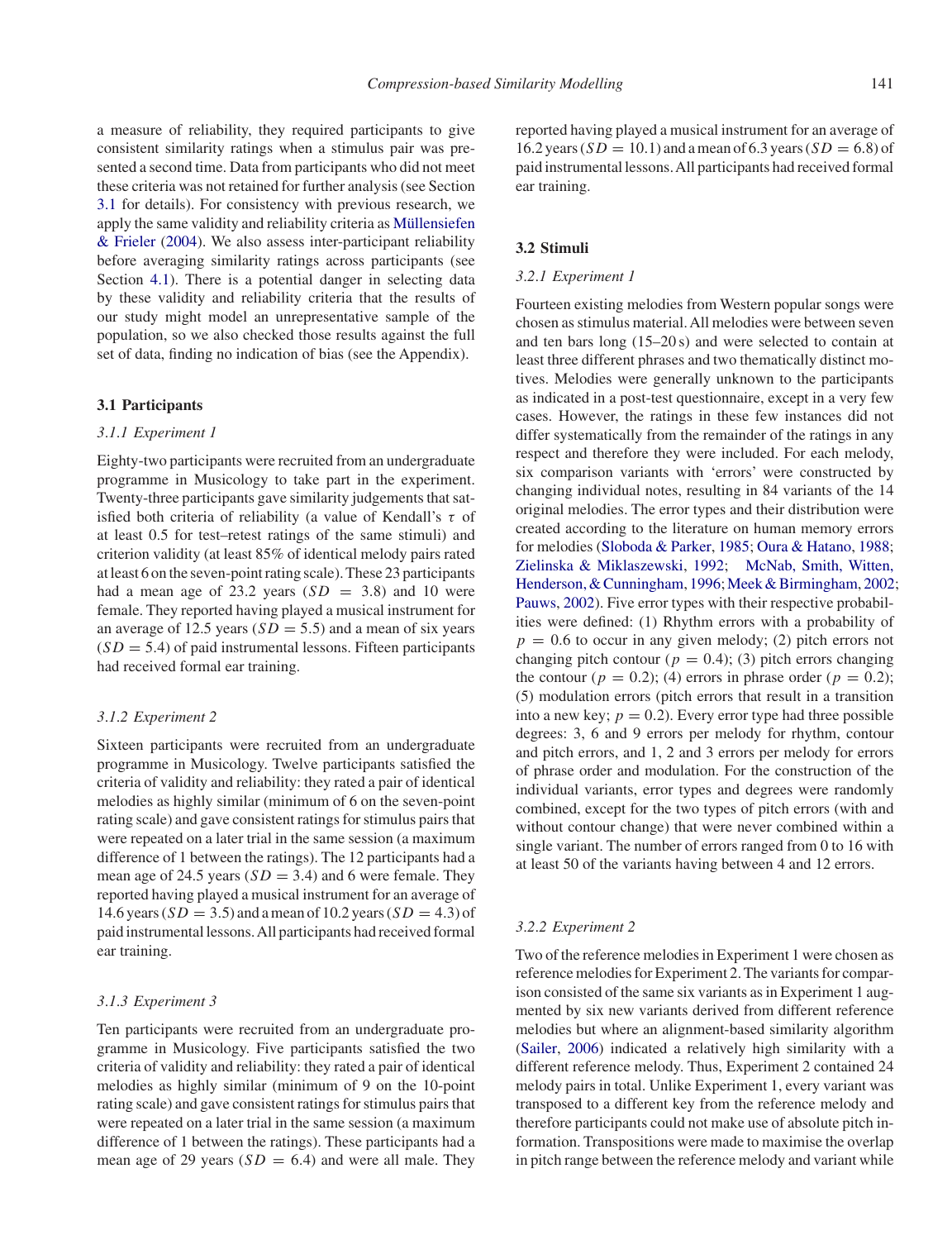also avoiding any patterns in keys or transpositions across subsequent trials.

#### *3.2.3 Experiment 3*

Four reference melodies from Experiment 1 were used as reference melodies for Experiment 3 and for each of these, 8 variants were created which were always modifications of the original reference melody. This yielded 32 melody pairs in total. The error probabilities for the modifications were the same as in Experiment 1 except for interval errors with and without contour change, which were merged to a single error type with a probability of  $p = 0.6$ . All possible combinations of the different degrees of interval and contour errors (0, 3, 6, 9 possible errors per variant for interval and contour, respectively) were created and distributed evenly across the 21 melody variants with interval errors. This amounted to 10 errors per variant on average (range: 0 to 25 errors). All variants were presented transposed relative to the key of the reference melody following the same principles as in Experiment 2.

## **3.3 Procedure**

The general procedure was the same for all three experiments. Participants were instructed to rate the similarity of pairs of melodies on a seven-point scale with seven representing maximal similarity. A 10-point similarity rating scale was used in Experiment 3. The first item in each comparison pair was always the reference melody and the second item of each pair was the variant. Participants were informed that sometimes the variants would contain many errors, sometimes only a few errors and that there could be variants with no errors at all. They were instructed to judge the degree of the overall deviation of the variant from the reference melody. Participants were encouraged to make use of the whole range of the rating scale. None of the participants in any of the three experiments indicated that they were unable to perform the task or had any difficulty understanding what was required of them. Each trial started with a single exposure to the original reference melody. After 4 s of silence, trials consisting of pairs of reference melody and variant were played to the subjects. On each trial, there was an interval of 2 s of silence between reference and variant and adjacent trials were separated by 4 seconds of silence. Participants were tested in groups in their normal teaching rooms. Stimuli were played from a CD over loudspeakers using a piano sound at a comfortable listening level (around 65 dB). At the end of the testing sessions, participants completed a questionnaire asking about their previous and current musical activities. The retest session for Experiment 1 took place one week after the first session and was identical to that session, but used pairs of reference melodies, except for one reference melody which was repeated including all its variants. This made it possible to compare the judgments of the same six stimulus pairs from the two sessions. Participants in Experiment 1 were informed of the retest in the subsequent week but they were led to believe

that they would be re-tested with entirely different melodies. Experiments 2 and 3 were conducted within a single session.

## <span id="page-8-1"></span><span id="page-8-0"></span>**4. Results**

## **4.1 Inter-participant agreement**

The compression-based model (like all other similarity models discussed in this paper) is deterministic and lacks any principled way of accounting for variability in similarity perception between or within participants. Therefore, similarity ratings must be averaged across participants to obtain a single aggregate perceptual similarity rating for each stimulus pair. However, there must be high inter-participant agreement for such averaging to be warranted. As described above, participants' responses were assessed for criterion validity ('participants must rate identical melodies as highly similar') and test– retest reliability ('participants must give consistent ratings to a melody pair when it is presented on two different occasions'). While criterion validity (as it is operationalised here) ensures high inter-participant agreement for pairs of identical stimuli, test–retest reliability does not ensure high inter-participant agreement for the reference-variant pairs.

Therefore, we computed four measures of inter-participant reliability: (1) the Kaiser–Meyer–Olkin measure (KMO) reflects the global coherence in a correlation matrix and is frequently used to assess the suitability of correlation matrices for subsequent factor analysis; (2) the Measure of Sampling Adequacy (MSA) indicates for each variable (i.e. participant) the appropriateness of a subsequent factor analysis; (3) Bartlett's Test of Sphericity tests the null hypothesis that there are no correlations among the variables (i.e. participants) in the population; (4) Cronbach's alpha is a coefficient that indicates the internal reliability of participants' judgements. Table [1](#page-9-0) gives the values of the four measures for all three experiments. All measures indicate a very high inter-participant agreement for the data from each of the three experiments. Thus, participants who adhered to the criteria of test–retest reliability and criterion validity also judged the melody pairs in very similar ways.

#### <span id="page-8-2"></span>**4.2 Modelling with Known stimulus characteristics**

Experiment 1 comprised 84 reference-variant stimulus pairs where variants were created systematically by introducing errors of different types. Because the number (and position) of the errors are known for each variant, this provides an opportunity to evaluate the relative influence of the different error types on human similarity judgements. Note that in most studies of melodic similarity that investigate naturally occurring variants of melodies this is usually not possible because it is generally unknown how a variant was derived from a reference melody. Using linear regression we modelled participants' mean similarity ratings as the dependent variable and used the number of errors for the five error types (interval error, contour error, rhythm error, phrase-order error and modulation error)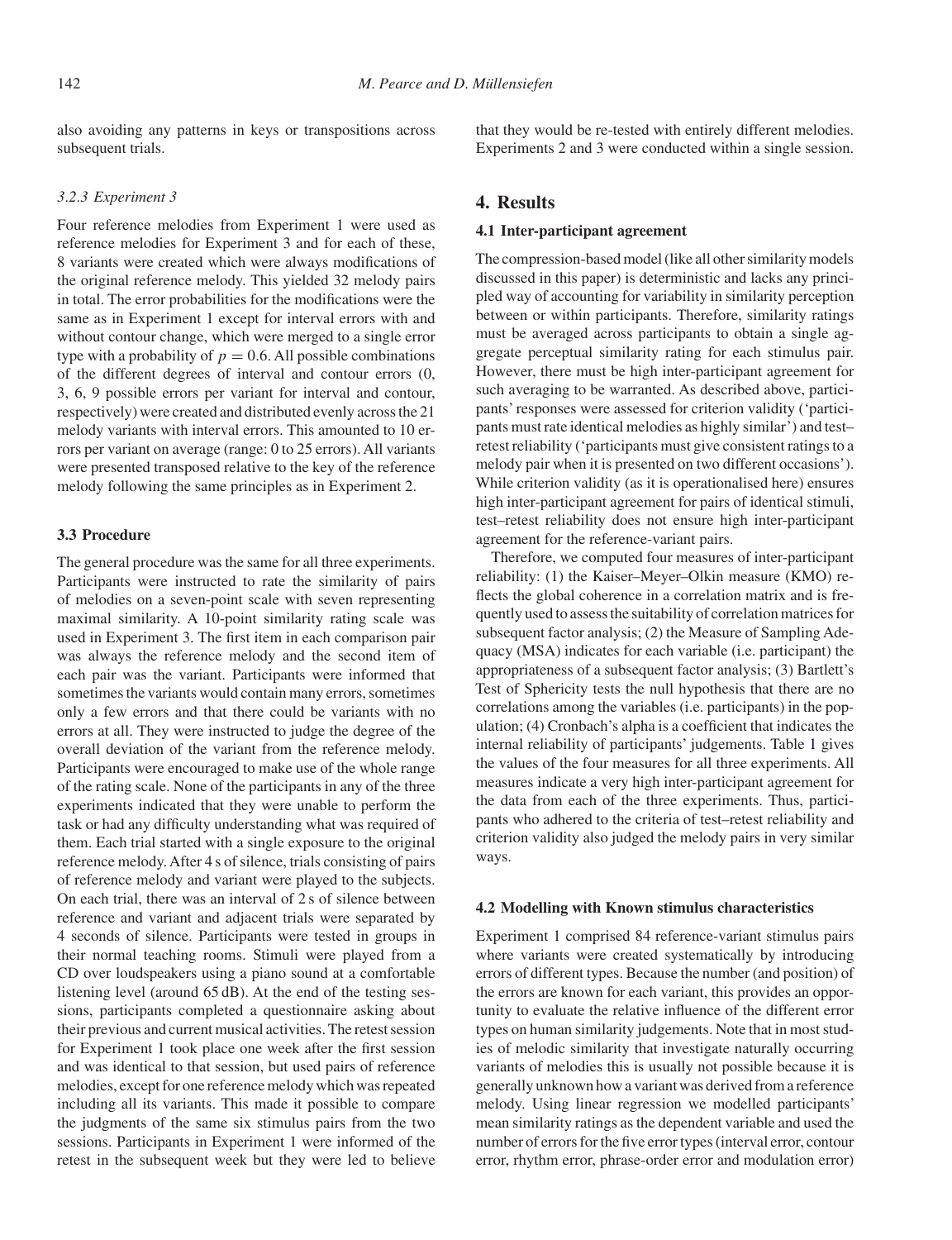<span id="page-9-0"></span>Table 1. Measures of inter-participant agreement (internal reliability) for those participants whose ratings met the criteria of test–retest reliability and criterion validity. For the KMO, a value of at least .5 is usually required and values of >.8 are considered 'meritorious' [\(Kaiser,](#page-19-21) [1974](#page-19-21)). A significant *p*-value on the Bartlett test indicates that correlations exist in the population and for Cronbach's alpha values of >.7 are generally considered 'good'.

| Measure                 | Experiment 1 | Experiment 2 | Experiment 3 |
|-------------------------|--------------|--------------|--------------|
| KMO                     | .89          | .811         | .851         |
| Minimum MSA             | .802         | .696         | .77          |
| Bartlett's $(p$ -value) | $-.001$      | ${-.001}$    | $-.001$      |
| Cronbach's alpha        | .962         | .979         | .948         |

as predictor variables. All predictors are highly significant  $(p < .001)$  and the model accounts for 79% of the variance in the data,  $r(82) = .893$ ,  $R^2 = .799$ ,  $R^2_{adj} = .789$ ,  $p < .01$ . Table [2](#page-10-0) gives the  $\beta$  weights for the five predictor variables which suggest that rhythm errors seem to have a smaller influence on similarity judgements than all other error types. Because the probability of interval errors and their range (0 to 9) and variance was different for contour, modulation and phrase errors the relative sizes of their standardised and nonstandardised beta weights differ. However, on both metrics errors of phrase error have a stronger influence on similarity judgements than modulation errors.

In a subsequent modelling step, we add information about the position of errors to the model. This follows findings by [Dewar et al.](#page-19-22) [\(1977\)](#page-19-22) and [Cuddy & Lyons](#page-19-23) [\(1981](#page-19-23)) that the position of differences between two melodic sequences can have an impact on melodic memory performance, especially with differences towards the beginning of sequences being more impactful (a primacy effect). Therefore, as an additional factor, we took error density into account implementing the hypothesis that the accumulation of errors in a shorter amount of musical time (measured in bars) would lead to a decrease in similarity ratings.We computed an indicator that measures the average error position weighted by error density. The creation of the error position indicator variable was only meaningful for contour, interval and rhythm errors because errors were not independent for phrase order and modulation errors. When entered into the regression model along with the five error frequency variables, only the weighted position error for interval proved to be a significant predictor. A model including weighted interval error position and the five error frequency variables accounted for 81% of the variance in the mean ratings,  $r(82) = .907$ ,  $R^2 = .822$ ,  $R^2_{adj} = .808$ ,  $p < .01$ .

#### **4.3 Testing the compression-based model**

The compression-based IDyOM model is tested by correlating its output with the mean similarity ratings from Experiments 1-3. A logarithmic relationship was observed between compression distance and the mean similarity ratings, so the compression distance was log-transformed prior to all analyses reported below. Three variants of compression distance are assessed: first, an unnormalised, asymmetric measure *D*<sup>1</sup> given in Equation [\(4\)](#page-5-0); second, a normalised, asymmetric measure

 $D_2$  given in Equation [\(5\)](#page-5-3); and third, a normalised, symmetric measure given in Equation [\(6\)](#page-5-4). These are compared to Nor[malised Compression Distance \(NCD\) as defined by](#page-19-16) Li et al. [\(2004\)](#page-19-16) and given in Equation [\(1\)](#page-3-2). We also compare the results to a subset of the similarity algorithms reported in [Müllensiefen & Frieler](#page-20-1) [\(2004\)](#page-20-1), including the best-fitting hybrid algorithms achieved using multiple regression.

Using these distance measures, three pitch representations and three corresponding temporal representations are evaluated using IDyOM's multiple viewpoint framework. The pitch viewpoints are: pitch, representing the chromatic pitch of a note as a MIDI note number  $(60 = middle C)$ ; Interval, representing the size in semitones of the pitch interval between a note and its predecessor, with sign distinguishing ascending and descending intervals; and contour, representing pitch contour as 1 for rising intervals, 0 for unisons and -1 for descending intervals. The temporal viewpoints are: Onset, representing onset time in basic time units (crotchet  $= 24$ units); IOI, representing the inter-onset interval between a note and its predecessor; and IOI-Contour representing whether an IOI is greater (1), smaller  $(-1)$  or the same (0) as the preceding IOI. Combinations of these viewpoints are also assessed using the procedures presented in Section [2.2:](#page-6-1) First, distributions are combined for viewpoints predicting each basic viewpoint using the weighted geometric mean; second, a joint distribution is computed for onset and pitch. It is hypothesised, based on the results presented in Section [4.2,](#page-8-2) that pitch viewpoints will yield a better fit to the data than temporal viewpoints and that relative pitch representations (Interval, Contour) will fit the data better in Experiments 2 and 3 (which used transposed variants) than in Experiment 1.

## *4.3.1 Pitch representations*

The results for pitch representations are shown in the upper panels of Tables [3–](#page-10-1)[6](#page-12-0) for  $D_1$ ,  $D_2$ ,  $D_3$  and  $D_{NCD}$ , respectively.

For Experiment 1, pitch in general yields the best fit with lower correlation coefficients resulting from the addition of interval and contour. The only exception is for  $D_1$  where the combination of pitch and interval provides the best fit to the empirical data. Contour representations perform especially poorly. Overall, *D*<sup>3</sup> using a Pitch viewpoint yields the highest correlation with the mean similarity ratings, accounting for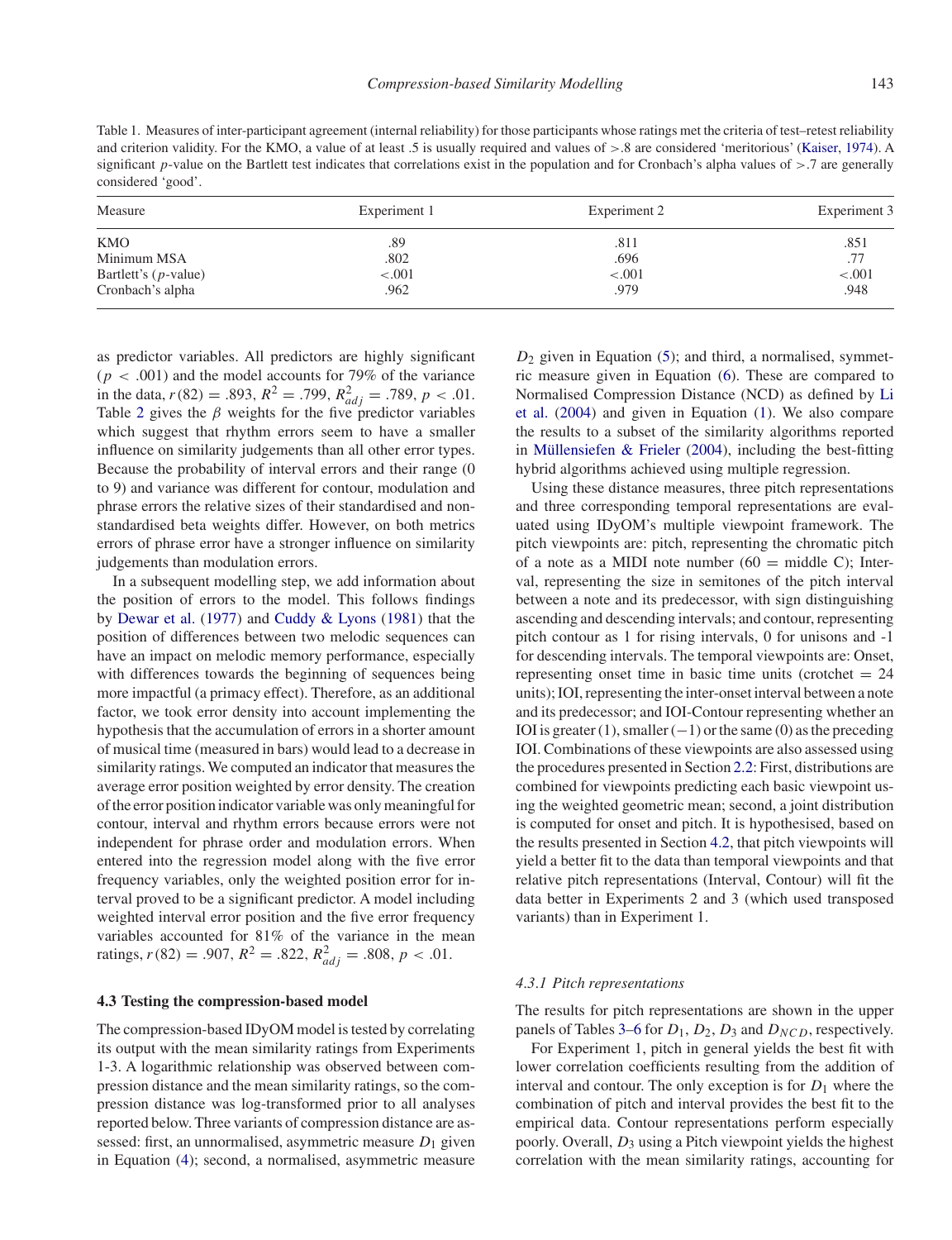<span id="page-10-0"></span>

| Predictor                | Unstandardised $\beta$ | SE   | Standardised $\beta$ | $p$ -value |
|--------------------------|------------------------|------|----------------------|------------|
| Intercept                | 6.126                  | .162 |                      | < .001     |
| Rhythm errors            | $-.132$                | .023 | $-.294$              | $-.001$    |
| Interval errors          | $-.283$                | .026 | $-.606$              | $-.001$    |
| Contour errors           | $-.263$                | .031 | $-.466$              | $-.001$    |
| Phrase order errors      | $-.821$                | .09  | $-.47$               | $-.001$    |
| <b>Modulation errors</b> | $-.761$                | .095 | $-.414$              | $-.001$    |

Table 2. Regression coefficients for a linear model predicting mean similarity ratings by types and numbers of errors.

<span id="page-10-1"></span>Table 3. Pearson correlation coefficients between  $D_1$  (asymmetric, unnormalised) and listeners' mean similarity ratings in Experiments 1–3. The top section shows results for viewpoints predicting pitch, the middle section results for viewpoints predicting Onset and the bottom section shows the best performing viewpoint systems for predicting both pitch and onset. The three rows in the bottom section indicate the viewpoint systems yielding the highest correlation for Experiments 1, 2 and 3, respectively.

| Viewpoints                        | Experiment 1 | Experiment 2 | Experiment 3 |
|-----------------------------------|--------------|--------------|--------------|
| Pitch                             | $-.793$      | $-.378$      | .296         |
| Interval                          | $-.735$      | $-.841$      | $-.400*$     |
| Contour                           | $-.006$      | $-.696$      | .419         |
| Pitch, Interval                   | $-.800*$     | $-.710$      | $-.071$      |
| Interval, Contour                 | $-.668$      | $-.828$      | $-.271$      |
| Pitch, Contour                    | $-.747$      | $-.531$      | .315         |
| Pitch, Interval, Contour          | $-.773$      | $-.743$      | $-.035$      |
| Onset                             | $-.316$      | $-.609$      | .088         |
| <b>IOI</b>                        | $-.242$      | $-.787$      | .088         |
| <b>IOI</b> Contour                | $-.069$      | $-.756$      | .291         |
| Onset, IOI                        | $-.297$      | $-.738$      | .003         |
| Onset, IOI Contour                | $-.270$      | $-.708$      | .073         |
| IOI, IOI Contour                  | $-.227$      | $-.794$      | .043         |
| Onset, IOI, IOI Contour           | $-.279$      | $-.760$      | $-.019$      |
| Pitch, IOI, IOI Contour           | $-.769$      | $-.501$      | .320         |
| Interval, IOI, IOI Contour        | $-.689$      | $-.870*$     | $-.285$      |
| Interval, Onset, IOI, IOI Contour | $-.711$      | $-.860$      | $-.314$      |

Note: Bold font indicates correlations that are significantly different from zero ( $p < .01$ ), while an asterisk indicates the best-performing model in the table for each experiment.

approximately 80% of the variance,  $r(82) = -.892$ ,  $R^2 =$ .80,  $p < .01$ .

For Experiment 2, pitch models do not correlate significantly with the mean similarity ratings for any of the distance measures, while of the two relative pitch viewpoints, interval yields higher correlations than Contour for all distance measures. For  $D_2$  and  $D_3$ , combining interval with contour and pitch, both individually and in isolation, yields higher correlations, while for  $D_{NCD}$  this is only true for the addition of contour. Overall,  $D_{NCD}$  using interval and contour viewpoints yields the highest correlation with the mean similarity ratings, accounting for approximately 76% of the variance,  $r(22) = -.869, R^2 = .76, p < .01.$ 

For Experiment 3, the correlations are in general much lower.  $D_1$  does not yield any significant correlations.  $D_2$  yields significant correlations for interval, while  $D_3$  and  $D_{NCD}$  yield significant correlations for interval and contour. For *D*3, but not *DNCD*, the addition of pitch and contour, both individually and in combination, yields stronger correlations than interval alone. Overall,  $D_3$  using pitch, interval and contour viewpoints yields the highest correlation with the mean similarity ratings, accounting for approximately 66% of the variance,  $r(30) = -.811, R^2 = .66, p < .01.$ 

#### *4.3.2 Temporal representations*

The results for temporal representations are shown in the middle panels of Tables [3–](#page-10-1)[5](#page-11-0) and [6](#page-12-0) for  $D_1$ ,  $D_2$ ,  $D_3$  and  $D_{NCD}$ , respectively.

In general, temporal representations give smaller correlation coefficients than pitch representations, especially for Experiments 1 and 3. For Experiment 1, Onset yields the strongest correlation for all similarity measures, with  $D_2$  accounting for the greatest proportion of variance, 15%, in the mean similarity ratings,  $r(82) = -.386$ ,  $R^2 = .15$ ,  $p < .01$ .

For Experiment 2, temporal representations yield reasonably strong negative correlations with the mean similarity ratings. For  $D_1$ , IOI yields the strongest correlation for sin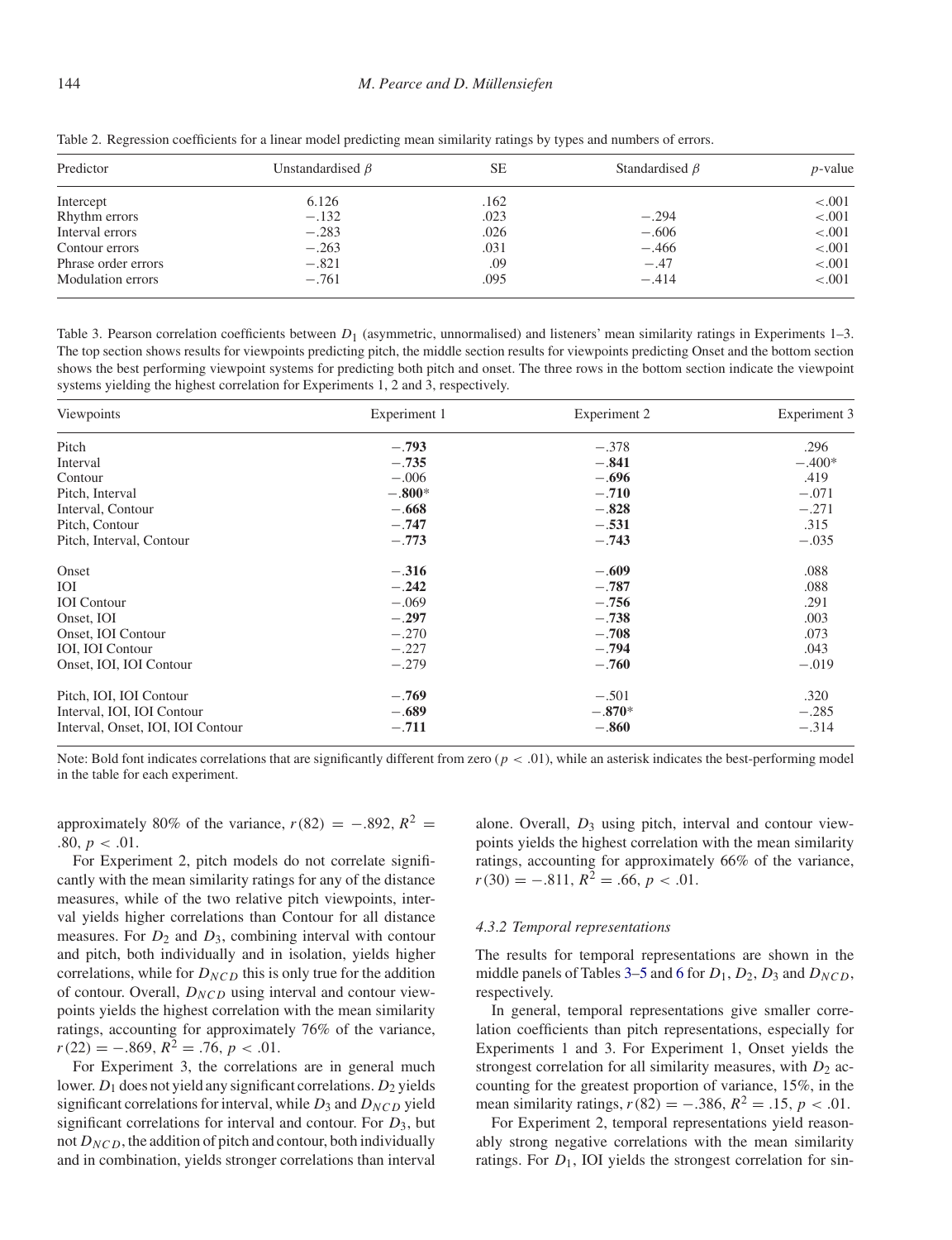Table 4. Pearson correlation coefficients between *D*<sub>2</sub> (asymmetric, normalised) and listeners' mean similarity ratings in Experiments 1–3. The top section shows results for viewpoints predicting Pitch, the middle section results for viewpoints predicting Onset and the bottom section shows the best performing viewpoint systems for predicting both pitch and onset. The three rows in the bottom section indicate the viewpoint systems yielding the highest correlation for Experiments 1, 2 and 3, respectively.

| Viewpoints                          | Experiment 1 | Experiment 2 | Experiment 3 |
|-------------------------------------|--------------|--------------|--------------|
| Pitch                               | $-.888*$     | $-.209$      | $-.219$      |
| Interval                            | $-.806$      | $-.844$      | $-.775$      |
| Contour                             | $-.227$      | $-.759$      | $-.393$      |
| Pitch, Interval                     | $-.871$      | $-.857$      | $-.762$      |
| Interval, Contour                   | $-.764$      | $-.851$      | $-.781$      |
| Pitch, Contour                      | $-.857$      | $-.469$      | $-.293$      |
| Pitch, Interval, Contour            | $-.849$      | $-.857$      | $-.771$      |
| Onset                               | $-.386$      | $-.680$      | $-.323$      |
| IOI                                 | $-.295$      | $-.608$      | $-.325$      |
| <b>IOI</b> Contour                  | $-.173$      | $-.298$      | $-.476$      |
| Onset, IOI                          | $-.343$      | $-.664$      | $-.375$      |
| Onset, IOI Contour                  | $-.337$      | $-.607$      | $-.464$      |
| <b>IOI, IOI Contour</b>             | $-.275$      | $-.556$      | $-.384$      |
| Onset, IOI, IOI Contour             | $-.322$      | $-.627$      | $-.413$      |
| Pitch, Onset                        | $-.831$      | $-.535$      | $-.363$      |
| Pitch, Interval, Onset              | $-.801$      | $-.937*$     | $-.769$      |
| Pitch, Interval, Onset, IOI Contour | $-.803$      | $-.904$      | $-.828*$     |

Note: Bold font indicates correlations that are significantly different from zero ( $p < .01$ ), while an asterisk indicates the best-performing model in the table for each experiment.

<span id="page-11-0"></span>Table 5. Pearson correlation coefficients between  $D_3$  (symmetric, normalised) and listeners' mean similarity ratings in Experiments 1–3. The top section shows results for viewpoints predicting pitch, the middle section results for viewpoints predicting Onset and the bottom section shows the best performing viewpoint systems for predicting both pitch and onset. The three rows in the bottom section indicate the viewpoint systems yielding the highest correlation for Experiments 1, 2 and 3, respectively.

| Viewpoints                          | Experiment 1 | Experiment 2 | Experiment 3 |
|-------------------------------------|--------------|--------------|--------------|
| Pitch                               | $-.892**$    | $-.267$      | $-.123$      |
| Interval                            | $-.792$      | $-.836$      | $-.769$      |
| Contour                             | $-.249$      | $-.729$      | $-.569$      |
| Pitch, Interval                     | $-.866$      | $-.860$      | $-.794$      |
| Interval, Contour                   | $-.753$      | $-.840$      | $-.771$      |
| Pitch, Contour                      | $-.859$      | $-.518$      | $-.257$      |
| Pitch, Interval, Contour            | $-.842$      | $-.856$      | $-.811$      |
| Onset                               | $-.383$      | $-.664$      | $-.321$      |
| <b>IOI</b>                          | $-.305$      | $-.638$      | $-.339$      |
| <b>IOI</b> Contour                  | $-.196$      | $-.417$      | $-.527$      |
| Onset, IOI                          | $-.349$      | $-.680$      | $-.378$      |
| Onset, IOI Contour                  | $-.339$      | $-.585$      | $-.481$      |
| <b>IOI, IOI Contour</b>             | $-.288$      | $-.607$      | $-.406$      |
| Onset, IOI, IOI Contour             | $-.327$      | $-.644$      | $-.430$      |
| Pitch, Onset                        | $-.859$      | $-.571$      | $-.267$      |
| Pitch, Interval, Onset              | $-.801$      | $-.940*$     | $-.755$      |
| Pitch, Interval, Onset, IOI Contour | $-.804$      | $-.881$      | $-.867*+$    |

Notes: Bold font indicates correlations that are significantly different from zero ( $p < .01$ ), while an asterisk indicates the best performing model in the table for each experiment. A dagger indicates the best performing model overall for each experiment.

gle viewpoint systems, while the addition of IOI Contour improves the correlation slightly. For *D*2, Onset yields the strongest correlation and this is not improved by adding further temporal viewpoints. For *D*<sup>3</sup> both Onset and IOI yield

significant correlations and the combination of both improves the strength of the correlation further. For *D<sub>NCD</sub>*, IOI yields the strongest correlation and this is not improved by addition of further viewpoints. Overall, *D*<sup>1</sup> using IOI and IOI Con-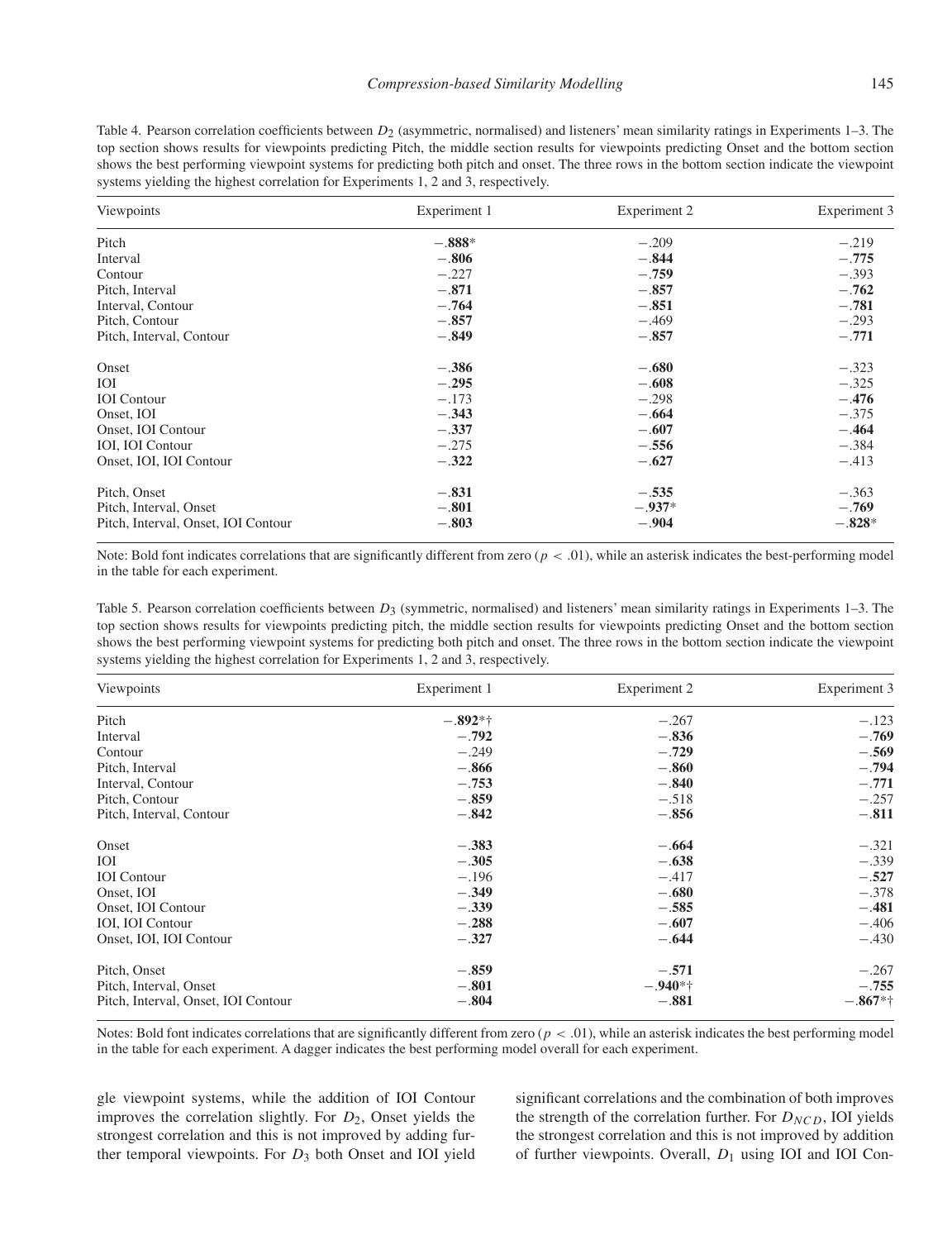<span id="page-12-0"></span>Table 6. Pearson correlation coefficients between *D<sub>NCD</sub>* [\(Li et al.](#page-19-16), [2004\)](#page-19-16) and listeners' mean similarity ratings in Experiments 1–3. The top section shows results for viewpoints predicting pitch, the middle section results for viewpoints predicting Onset and the bottom section shows the best performing viewpoint systems for predicting both pitch and onset. The three rows in the bottom section indicate the viewpoint systems yielding the highest correlation for Experiments 1, 2 and 3, respectively.

| Viewpoints                     | Experiment 1 | Experiment 2 | Experiment 3 |
|--------------------------------|--------------|--------------|--------------|
| Pitch                          | $-.877*$     | $-.047$      | .246         |
| Interval                       | $-.793$      | $-.864$      | $-.749$      |
| Contour                        | $-.387$      | $-.855$      | $-.595$      |
| Pitch, Interval                | $-.856$      | $-.789$      | $-.503$      |
| Interval, Contour              | $-.770$      | $-.869$      | $-.743$      |
| Pitch, Contour                 | $-.862$      | $-.257$      | .197         |
| Pitch, Interval, Contour       | $-.842$      | $-.834$      | $-.569$      |
| Onset                          | $-.383$      | $-.664$      | $-.326$      |
| <b>IOI</b>                     | $-.295$      | $-.707$      | $-.180$      |
| <b>IOI</b> Contour             | $-.196$      | $-.662$      | $-.377$      |
| Onset, IOI                     | $-.338$      | $-.696$      | $-.321$      |
| Onset, IOI Contour             | $-.344$      | $-.598$      | $-.364$      |
| IOI, IOI Contour               | $-.298$      | $-.700$      | $-.264$      |
| Onset, IOI, IOI Contour        | $-.330$      | $-.677$      | $-.339$      |
| Pitch, Onset, IOI, IOI Contour | $-.860$      | $-.320$      | $-.149$      |
| Interval, Contour, IOI Contour | $-.783$      | $-.924*$     | $-.745$      |
| Interval, Onset, IOI Contour   | $-.812$      | $-.904$      | $-.771*$     |

Note: Bold font indicates correlations that are significantly different from zero ( $p < .01$ ), while an asterisk indicates the best-performing model in the table for each experiment.

tour viewpoints yields the highest correlation with the mean similarity ratings, accounting for approximately 63% of the variance,  $r(22) = -.811$ ,  $R^2 = .66$ ,  $p < .01$ .

For Experiment 3, there are no significant correlations for  $D_1$  and  $D_{NCD}$ , while for  $D_2$  and  $D_3$ , IOI Contour gives the highest correlation. Overall,  $D_3$  using the IOI Contour viewpoint yields the highest correlation with the mean similarity ratings, accounting for approximately 28% of the variance,  $r(30) = -.527, R^2 = .28, p < .01.$ 

#### *4.3.3 Combined representations*

Can a combination of pitch and temporal viewpoints yield compression distances that better account for listeners' perceptual similarity? To answer this question, IDyOM is configured to predict both the onset and the pitch of each note. This analysis considers all possible viewpoint systems (i.e. sets of viewpoints) capable of predicting both Pitch and Onset, of which there are 49 for each experiment (147 in total). The results are shown in the lower panels of Tables [3](#page-10-1)[–6](#page-12-0) for *D*1, *D*<sub>2</sub>, *D*<sub>3</sub> and *D<sub>NCD</sub>*, respectively.

For Experiment 1, combining pitch and temporal representations does not yield a better fit to the data for any of the similarity measures. For Experiment 2, however, combining pitch and temporal representations yields stronger correlations than those obtained with pitch or temporal representations used in isolation for all similarity measures. For Experiment 3, the same is true for all but  $D_1$ , where no combination of viewpoints produces a significant correlation.

For Experiment 2,  $D_3$  using a set of viewpoints comprising pitch, interval and onset yields the strongest correlation with the mean similarity ratings, accounting for approximately 88% of the variance,  $r(22) = -.940$ ,  $R^2 = .88$ ,  $p < .01$ , very slightly ahead of *D*<sup>2</sup> with the same set of viewpoints. *D<sub>NCD</sub>* exhibits a slightly weaker correlation using a different set of viewpoints comprising Interval, Contour and IOI Contour.

For Experiment 3,  $D_3$  again yields the strongest correlation using a set of viewpoints comprising pitch, interval, onset and IOI Contour, accounting for approximately 75% of the variance,  $r(30) = -.867$ ,  $R^2 = .75$ ,  $p < .01$ , ahead of  $D_2$ with the same set of viewpoints, which in turn is ahead of *D<sub>NCD</sub>* using a subset of these viewpoints: Interval, Onset and IOI Contour.

Overall, the models accounting for the greatest proportion of the variance are  $D_3$  with pitch for Experiment 1,  $D_3$  with pitch, Interval and Onset for Experiment 2 and *D*<sup>3</sup> with pitch, interval, onset and IOI contour for Experiment 3 (see Table [5\)](#page-11-0).

## *4.3.4 Context length*

We turn now to the question of context length in listeners' structural representations of the stimuli by varying the order of the best-fitting IDyOM models for each similarity measure. In the previous analyses, IDyOM was configured as a variableorder mod[el](#page-18-12) [\(Begleiter et al.](#page-18-17)[,](#page-18-12) [2004;](#page-18-17) [Bunton,](#page-18-16) [1997](#page-18-16); Cleary and Teahan, [1997\)](#page-18-12), choosing the longest matching context for each note prediction. In the present simulations, the maximum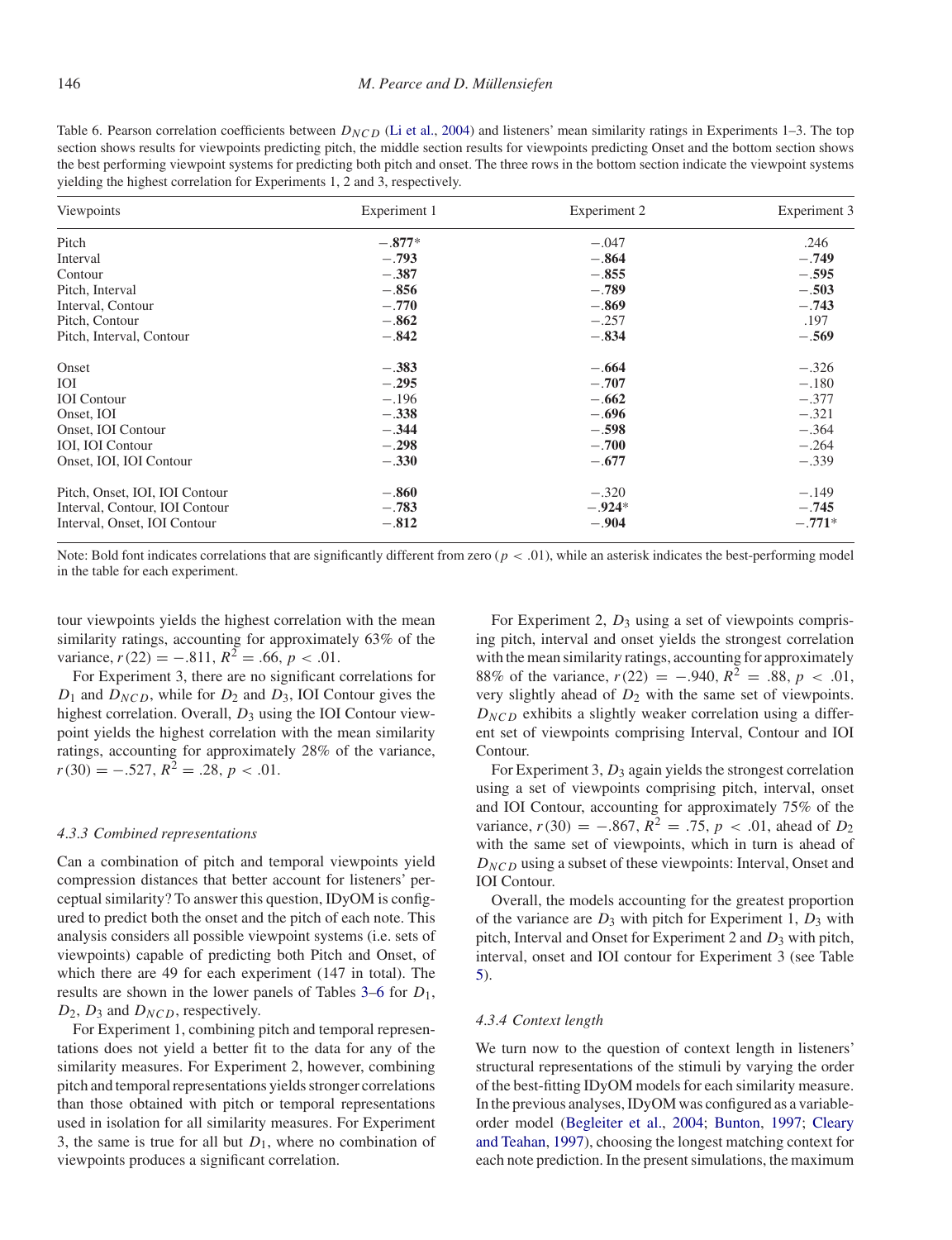order used in prediction is limited to values ranging from 0 to 8 (although note that the model still uses smoothing to combine output from models of order lower than the specified order bound). The viewpoint systems used correspond to those with the best performance on each experiment for each similarity measure, marked with an asterisk in Tables [3–](#page-10-1)[5](#page-11-0) and [6](#page-12-0) for *D*1, *D*<sub>2</sub>, *D*<sub>3</sub> and *D<sub>NCD</sub>*, respectively.

The results are shown in Figure [1.](#page-14-0) In all cases, there is tendency for correlations to become stronger with increasing order bound, especially for orders up to up to 3. Performance generally converges above orders 3, 4 or 5 depending on the similarity measure and experiment. Nonetheless, the variable order model yields a stronger correlation than any lower order model in all but two cases where models with a fixed order bound yield numerically slightly higher correlations than the unbounded-order model: *D*<sub>3</sub> for Experiment 2 with Order 4,  $r(22) = -.941, R^2 = .89, p < .01,$  and  $D_{NCD}$  for Experiment 3 with Order 6,  $r(30) = -.777$ ,  $R^2 = .60$ ,  $p < .01$  (cf. the corresponding values in Tables [5](#page-11-0) and [6,](#page-12-0) respectively). In all other cases, the unbounded-order model gives the strongest correlation with the perceptual similarity ratings.

## <span id="page-13-2"></span>*4.3.5 Comparison with similarity algorithms reported in [Müllensiefen and Frieler](#page-20-1) [\(2004\)](#page-20-1)*

To assess the relative performance of the compression-based IDyOM model, it is useful to compare it with previous model performance on the same dataset. [Müllensiefen and Frieler](#page-20-1) [\(2004](#page-20-1)) compare 34 feature-based similarity measures and hybrid measures which combine individual feature-based measures with the mean similarity ratings from Experiments 1 and 2 while [Müllensiefen](#page-20-2) [\(2004](#page-20-2)) does the same for Experiment 3. For comparison with the compression-based model, we reproduce here the performance of a simple, commonly-used distance measure: edit distance (see Section [1.2\)](#page-2-1) operating on pitch information only. Edit distance is implemented using a well-kno[wn dynamic-programming algorithm \(see](#page-20-6) Mongeau & Sankoff, [1990,](#page-20-6) for further details).

We also reproduce, for comparison, results for the best performing hyb[rid similarity measure reported by](#page-20-1) Müllensiefen & Frieler [\(2004](#page-20-1)) termed opti3. This model consists of a weighted linear combination of feature-based predictors selected from a set of 34 features with weights derived from multiple regression on the mean similarity ratings from Experiments 1–3. opti3 combines three component features: first, the edit distance of the implied bar-wise tonality of the two melodies (harmcore); second, a measure that sums the differences of the frequencies of pitch sequences (3-8 notes) occurring in one but not both melodies (ngrukkon); and third, edit distance based on note duration classes (very short, short, normal[, long, very long;](#page-20-1) rhythfuzz). See Müllensiefen & Frieler [\(2004\)](#page-20-1) for full details of the individual predictors and regression weights for this hybrid similarity measure.

Pearson correlation coefficients between mean participant ratings, edit distance and the hybrid similarity measure opti3

are given in Table [7](#page-14-1) together with 95% confidence intervals computed via bootstrap sampling using 1000 samples each. A comparison with results from the compression-based models in Table [5](#page-11-0) indicates that opti3 shows slightly higher correlations with participant ratings than the compression-based model  $(D_3)$  for Experiments 1 and 2, while the converse is true for Experiment 3. These models yield higher correlations than the edit distance measure for all experiments. However, the confidence intervals given in Table [7](#page-14-1) suggest that the performance of all three similarity measures is statistically indistinguishable, with the exception of Experiment 1 where edit distance performs slightly worse than opti3 and the compression-based model.

We also computed the mean similarity ratings for all participants and found them to be almost identical to those reported by [Müllensiefen & Frieler](#page-20-1) [\(2004](#page-20-1)) for the subsets of participants who met the criteria of criterion validity and test–retest reliability. The results are summarised in the Appendix.

#### **4.4 Validation with the MIREX 2005 dataset**

A useful way of validating the compression-based IDyOM model is to apply it (using the best-fitting parameters from Experiments 1-3) to similarity data gathered in a very different way. The Music Information Retrieval Evaluation eXchan[ge \(MIREX](#page-19-25) [Downie,](#page-19-24) [2008](#page-19-24); Downie, Ehmann, Bay, & Jones, [2010](#page-19-25)) is a framework for the formal evaluation of MIR systems, consisting of a number of tasks defined each year by the MIR community. Tasks include artist identification, mood/genre classification, beat tracking and melody extraction. In 2005, MIREX included a melodic similarity task for which algorithms had to compute the similarity of 558 melodic incipits (the *candidates*) to each of 11 melodic incipits (the *queries*). The incipits were taken from the RISM A/II bibliographic database of music manuscripts from 1600.<sup>[2](#page-13-0)</sup> Algorithms were evaluated by comparison with human performance on a task that involved ranking a subset of about 50 incipits by similarity to each query. The task was completed by 35 musical experts and both the score and a midi rendition were provided for each incipit. For each [query,](#page-21-8) Typke, den Hoed, de Nooijer, Wiering, and Veltkamp [\(2005](#page-21-8)) ordered the candidates by their median rank, then by their mean rank and then aggregated candidates into groups whenever the median rank did not differ significantly (according to a Wilcoxon rank sum test) from that of the candidate ranked one place higher. For each query, a subset of*relevant* candidates was defined by removing those incipits that were ranked by less than 25% of the participants who ranked a given query (participants were not required to rank all candidates for all queries). The stimuli and data are available online.<sup>3</sup>

In MIREX 2005, algorithms were evaluated using four variants of recall (the proportion of relevant documents present in

<span id="page-13-1"></span><span id="page-13-0"></span><sup>2</sup>Répertoire International des Sources Musicales (RISM). Serie A/II, manuscrits musicaux après 1600. [http://www.rism.info/.](http://www.rism.info/) [3http://old.typke.org/mirex05.html.](http://old.typke.org/mirex05.html)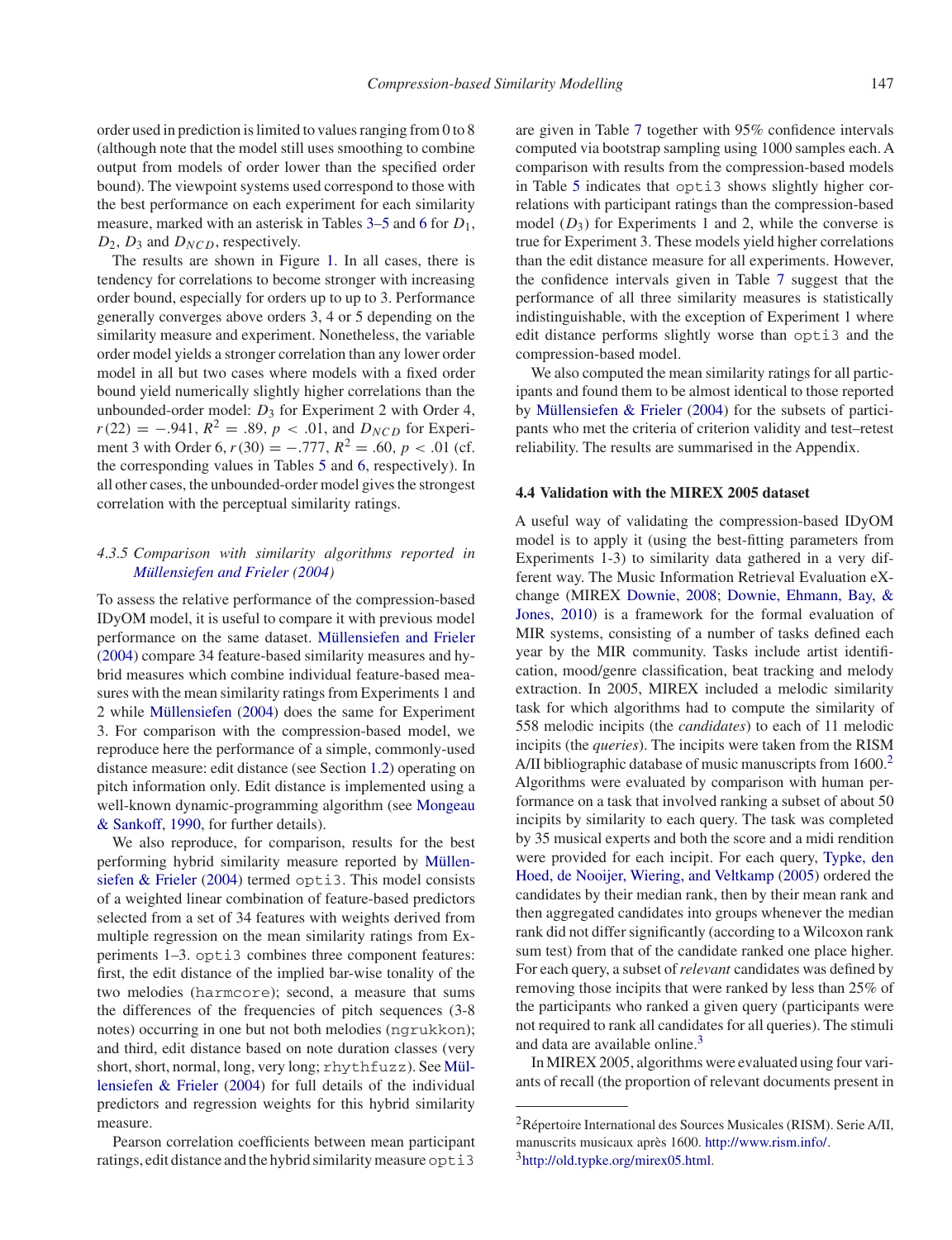

<span id="page-14-0"></span>Fig. 1. Correlation between mean similarity ratings and compression distance from the best-fitting IDyOM model on each experiment for each similarity measure (see models marked with an asterisk in Tables  $3-6$  $3-6$  for  $D_1$ ,  $D_2$ ,  $D_3$  and  $D_{NCD}$ , respectively) using order bounds ranging from 0 to 8. The variable-order model with unbounded order is indicated by 'nil'.

<span id="page-14-1"></span>Table 7. Coefficients for the Pearson correlation between the edit distance and opti3 similarity measures reported by [Müllensiefen & Frieler](#page-20-1) [\(2004\)](#page-20-1) and listeners' mean similarity ratings in Experiments 1–3. Figures in brackets indicate 95 confidence intervals. See main text for details of the algorithms. In the lower panel, results for the best-fitting  $D_3$  models for each experiment are reproduced from Table [5](#page-11-0) for comparison.

| Algorithm              | Experiment 1                               | Experiment 2                              | Experiment 3                               |
|------------------------|--------------------------------------------|-------------------------------------------|--------------------------------------------|
| Edit distance<br>opti3 | $.797$ $(.729, .855)$<br>.911 (.872, .941) | .895(.758, .967)<br>$.960$ $(.916, .981)$ | $.802$ $(.659, .905)$<br>.859 (.732, .945) |
| $D_3$                  | .892                                       | .940                                      | .867                                       |

the result list) and precision (the proportion of results that are relevant).

> *Average dynamic recall (ADR)* is the average recall over the first *N* candidates, where *N* is the number of relevant candidates for a given query [\(Typke](#page-21-9), [2007](#page-21-9); [Typke, Veltkamp, & Wiering,](#page-21-10) [2006\)](#page-21-10).

> *Normalised recall at group boundaries (NRGB)* computes recall at the position of the first candidate in each group and averages the resulting values, weighting by group size.

*Average precision (AP)* computes precision at the position of each relevant document in the result list and averages the resulting values.

*Precision at N Documents (PND)* computes the precision of the top *N* results, where *N* in this case corresponds to the number of relevant candidates for a given query.

Each measure was computed individually for each of the 11 queries and then averaged to yield an overall performance score for each algorithm. See [Typke, Wiering, and Veltkamp](#page-21-11) [\(2005\)](#page-21-11) for details.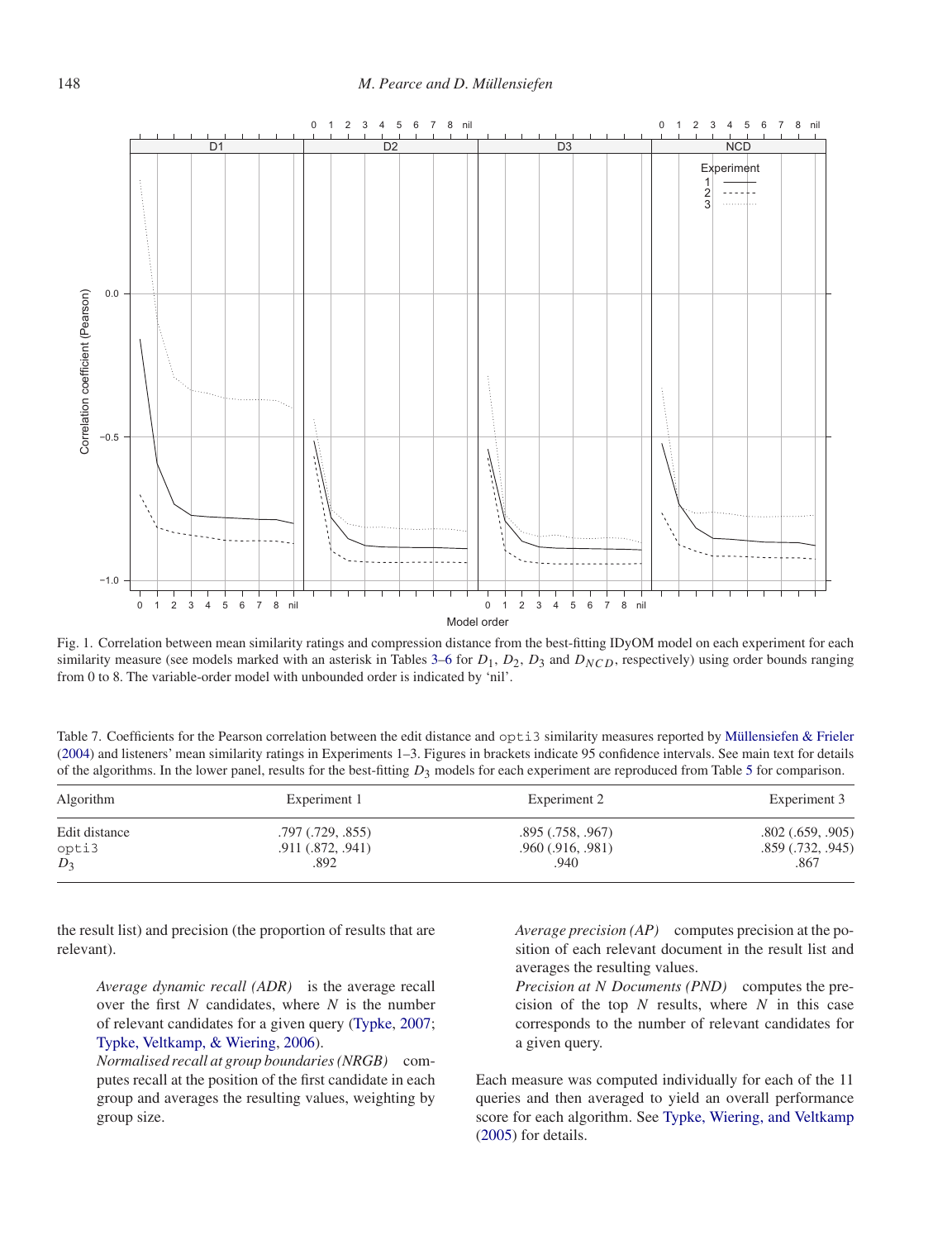<span id="page-15-1"></span>Table 8. Results for the MIREX 2005 melodic similarity task taken from [Typke et al.](#page-21-11) [\(2005](#page-21-11)). Algorithms are ordered by performance in terms of ADR. Results for the compression-based model are in italics and superscript numbers indicate the rank for the four best-performing algorithms in terms of NRGB, AP and PND. ADR is ADR, NRGB is Normalised Recall at Group Boundaries, AP is Average Precision and PND is Precision at N Documents. See text for further details.

| <b>Algorithm</b>                                   | <b>ADR</b> | <b>NRGB</b>        | AP                 | <b>PND</b>         |
|----------------------------------------------------|------------|--------------------|--------------------|--------------------|
| $D_3$ (Pitch, Interval, Onset)                     | 67.95      | $52.44^{4}$        | $45.83^{2}$        | $40.70^{4}$        |
| Graachten et al. (2005)                            | 65.98      | 55.24 <sup>1</sup> | 51.72 <sup>1</sup> | 44.33 <sup>1</sup> |
| Orio (2005)                                        | 64.96      | $53.35^3$          | 42.96 <sup>4</sup> | 39.86              |
| $D_3$ (Pitch, Interval, Onset, IOI Contour)        | 64.34      | 54.59 <sup>2</sup> | $45.12^{3}$        | $43.86^{2}$        |
| Suyoto & Uitdenbogerd $(2005)$                     | 63.18      | 51.79              | 40.42              | $41.72^3$          |
| $D_3$ (Pitch)                                      | 57.93      | 44.87              | 31.14              | 31.02              |
| Typke et al. $(2005)$                              | 57.09      | 48.17              | 35.64              | 33.46              |
| Lemström, Mikkillä, Mäkinen, and Ukkonen (2005) P3 | 55.82      | 46.56              | 41.40              | 39.18              |
| Lemström et al. (2005) DP                          | 54.27      | 47.26              | 39.91              | 36.20              |
| Frieler & Müllensiefen (2005)                      | 51.81      | 45.10              | 33.93              | 33.71              |

Table [8](#page-15-1) compares the performance of the best-fitting  $D_3$ compression-based models from Experiments 1–3 (i.e. those shown in Table [7\)](#page-14-1) along with the algorithms originally evaluated in MIREX 2005. The results show that the compressionbased model performs comparatively well. The  $D_3$ (pitch, interval, onset) model from Experiment 2 achieves the highest ADR of all algorithms, coming in second place by AP and fourth place by NRGB and PND. The *D*3(pitch, interval, onset, IOI Contour) model from Experiment 3 comes in fourth place by ADR, third place by AP and second place by NRGB and PND. This suggests that the compression-based model generalises naturally to a very different kind of similarity data for rather different stimuli.

## <span id="page-15-0"></span>**5. Discussion**

This paper introduces and evaluates a compression-based model of musical similarity, based on an existing computational model of auditory expectation, IDyOM [\(Pearce](#page-20-13), [2005\)](#page-20-13), which consists of a variable-order Markov model [\(Begleiter et al.,](#page-18-17) [2004\)](#page-18-17) using PPM data compression techniques [\(Cleary & Witten,](#page-18-11) [1984](#page-18-11); [Cleary and Teahan](#page-18-12), [1997](#page-18-12); [Bunton,](#page-18-16) [1997\)](#page-18-16) and operating within a multiple viewpoint system [\(Conklin & Witten,](#page-19-18) [1995](#page-19-18)). In previous research, IDyOM has been found to account accurately for listeners' expectations and uncertainty while liste[ning to music](#page-20-16) [\(Pearce](#page-20-13)[,](#page-20-16) [2005](#page-20-13); [Pearce et al.](#page-20-15), [2010](#page-20-15); Omigie et al., [2012](#page-20-16); [Omigie et al.,](#page-20-17) [2013;](#page-20-17) [Egermann et al.](#page-19-19)[,](#page-19-20) [2013](#page-19-19); Hansen & Pearce, [2014](#page-19-20)). The present research extends IDyOM to modelling similarity perception. The results from all three experiments show that the compression-based model accounts for a large proportion of the variance in the participants'mean similarity ratings equivalent to that explained by previous models (see below for further discussion of the differences between these models). Overall, pitch viewpoints provide a better fit to the perceptual similarity data than temporal viewpoints (cf. [Conklin](#page-19-28), [2013a](#page-19-28)). For Experiments 2 and 3, multiple viewpoint combinations of pitch and temporal viewpoints yielded the best models of similarity perception, accounting

for more variance than single viewpoint models. For all three experiments, the normalised, symmetric similarity measure *D*<sup>3</sup> provided the best compression-based simulation of perceptual similarity, accounting for more variance than NCD [\(Li et al.](#page-19-16), [2004\)](#page-19-16), which is normalised with respect to the overall complexity (i.e, the compressed length) of the sequences rather than just their length (in terms of number of notes). Overall, the variable-order model provided the most accurate simulation of perceptual similarity, although in many cases, models with a lower order bound approached the performance of the variable-order model. This compression-based IDyOM model, using viewpoints selected on the data from Experiments 2 and 3, also performed well on the MIREX 2005 melodic similarity task, achieving comparable performance to the best performing algorithms.

The compression-based model's performance for Experiment 1 is only slightly lower ( $R_{adj}^2$ : .800 vs .808) than that of a multiple regression model with predictors based on prior knowledge of the error types, counts and positions used to construct the stimuli. Across all experiments, its fit to the human perceptual similarity data is statistically indistinguishable from (though numerically slightly lower than) that of the optimal hy[brid similarity measures reported in](#page-20-1) Müllensiefen & Frieler [\(2004](#page-20-1)). As described in Section [4.3.5,](#page-13-2) these measures consist of weighted linear combinations of featurebased predictors where the features were selected (from a set of 34) and the weights determined using multiple regression on the mean similarity ratings in each experiment. In machinelearning parlance, least-squared regression is a supervised procedure and since these features and weights were estimated using the same training and testing set, the hybrid measures are likely to be overfitted to the data which would compromise the degree to which they generalise to other stimuli. IDyOM itself and the compression-based similarity models evaluated here operate in an entirely unsupervised manner in that they are not optimised to fit the similarity data (with the exception of viewpoint selection, which is discussed further below).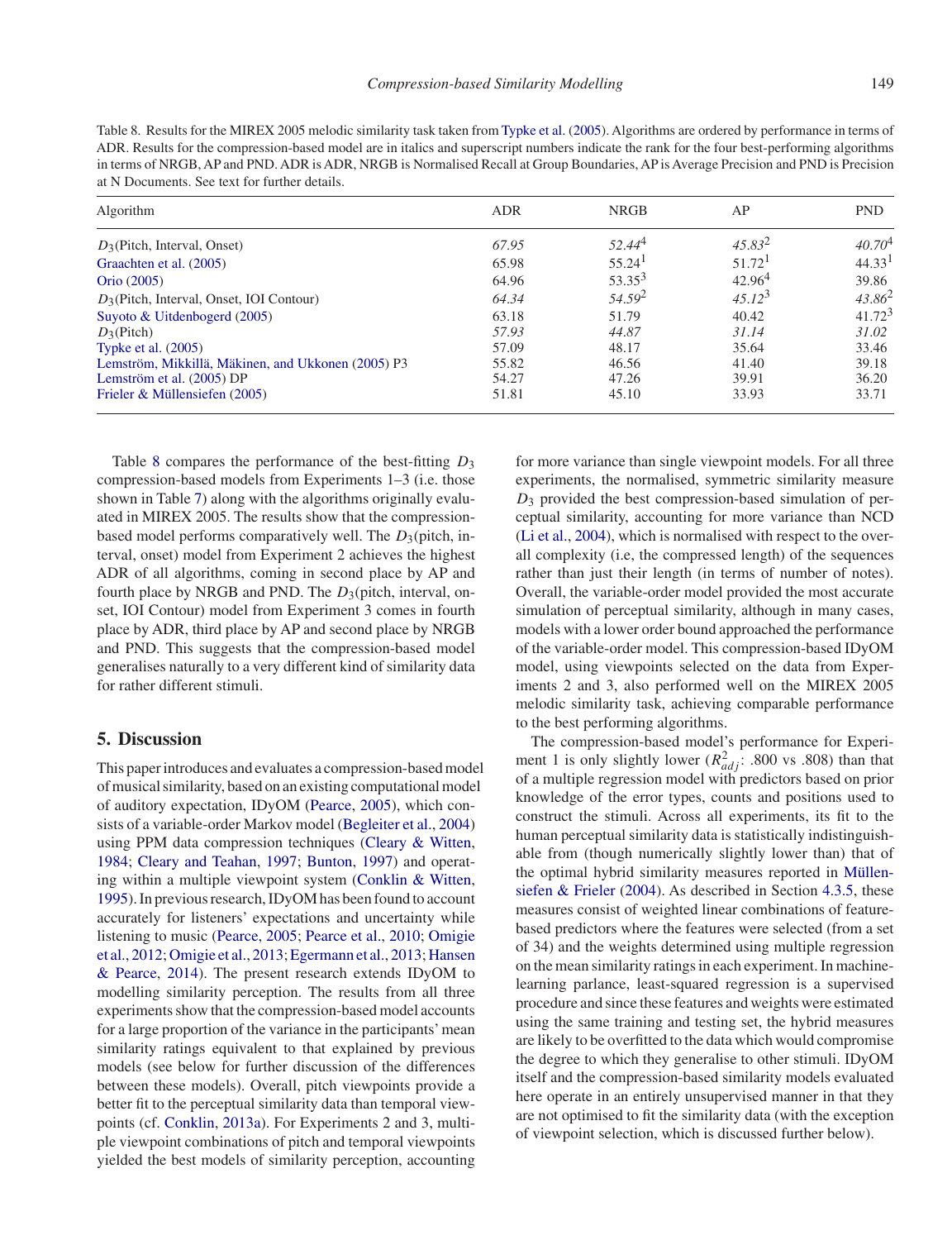Another difference is that the hybrid similarity measure from [Müllensiefen & Frieler](#page-20-1) [\(2004\)](#page-20-1) (opti3) includes a feature (harmcore) that assumes knowledge of the metrical and tonal structure of the melodies that is not assumed by the compression-based models reported here (though viewpoints could be added to represent these aspects of musical structure, see below). More generally, the features making up opti3 are very specific to musical sequences. One potential advantage of the compression-based approach is that it introduces a clear distinction between the similarity measure itself and the representation of the sequences to which it is applied. The former is universal in the sense that it can be applied to sequences of any type (e.g. music, text, images, DNA and so on). This is appealing on the grounds of parsimony and in terms of providing a principled and universal approach to cogniti[ve modelling of psychological similarity \(](#page-18-6)Chater and Vitányi, [2003b\)](#page-18-6).

It is possible, of course, that performance would be affected by the details of the underlying compression model (see, e.g. [Louboutin & Meredith](#page-19-17), [2016](#page-19-17)). IDyOM uses a model based on PPM\* data compression techniques [\(Cleary & Witten](#page-18-11), [1984;](#page-18-11) [Bell et al.,](#page-18-15) [1990](#page-18-15); [Moffat,](#page-20-23) [1990](#page-20-23); [Cleary and Teahan](#page-18-12), [1997;](#page-18-12) [Bunton,](#page-18-16) [1997](#page-18-16)) and, in fact, the results indicate that varying the order-bound has a significant impact on fit to the perceptual similarity data. Future research should examine the impact of using different models including dictionary-based compression (e.g. [Ziv & Lempel](#page-21-3), [1977](#page-21-3); [Ziv & Lempel](#page-21-4), [1978](#page-21-4); [Welch,](#page-21-5) [1984](#page-21-5)[\), block-sorting compression \(e.g.](#page-18-10) Burrows and Wheeler, [1994\)](#page-18-10) and Dynamic Markov Compression (DMC, [Cormack & Horspool,](#page-19-29) [1987\)](#page-19-29). From a psychological perspective, it is important to understand the implications of such model comparisons for the cognitive processes involved in musical similarity perception. In this respect, DMC is interesting since it is more powerful than finite-context models [\(Bunton](#page-18-19), [1996](#page-18-19)) in the sense that it recognises a broader class of formal languages, placing it higher in the Chomsky hierarchy [\(Hopcroft & Ullman](#page-19-30), [1979](#page-19-30)).

This of course leaves the question of how the representations for a particular similarity judgement are determined. The present models and empirical results do not provide an answer to this question. However, we hypothesise that given several different cognitive representations of incoming sensory information, listeners select those that allow more efficient encodings of the sensory stimulus (i.e. those yielding greater predictive performance or, equivalently, greater compression, indicated by reduced information content). This would provide an objective, data-driven means for selecting representations independently of prior assumptions about the sensory stimuli. This proposal connects with more general research in cognitive science and neuroscience which views perception as a process of acquiring predictive, compressed representations of the sensory environment [\(Barlow,](#page-18-20) [1959](#page-18-20); [Chater](#page-18-5), [1999;](#page-18-5) [Chater and Vitányi](#page-18-6), [2003b;](#page-18-6) [Friston](#page-19-31), [2005\)](#page-19-31) but remains to be tested in future research on perception of musical similarity.

One goal of the present research was to investigate which viewpoints increase the model's fit to the mean similarity ratings as a way of identifying the cognitive representations of melody underlying similarity perception. As hypothesised, pitch viewpoints accounted for greater proportions of the variance than temporal viewpoints and relative pitch viewpoints (Interval, Contour) yielded a better fit than absolute pitch viewpoints (Pitch) for the transposed variants used in Experiments 2 and 3. In Experiment 1, a single viewpoint system (Pitch) produced a higher correlation than any multiple viewpoint system, probably because the variants were not transposed, so absolute pitch differences outweighed all others. In Experiments 2 and 3, however, we see that combining viewpoints, especially those based on both pitch and rhythm, leads to models that more accurately simulate perceptual similarity. The notable influence of rhythmic structure in improving the pitch models in Experiments 2 and 3 may be a result of the transposition de-emphasising the importance of pitch information. This suggests that listeners construct cognitive representations of melody that combine pitch and rhythmic structure but only when the stimulus makes this advantageous in terms of identifying differences between stimuli. However, the precise cognitive operations involved in such representational selection remain unclear. Future research should also examine whether better fit to the data can be obtained by search through a wider space of viewpoints, including linked viewpoints which represent tuples of component features. It would also be interesting to examine the effects on compressionbased similarity of more complex representations of musical structure, including metre, grouping and tonality, within the multiple viewpoints framework.

Although different sets of viewpoints were selected for each experiment, note that they are related as subsets of each other: pitch in Experiment 1; pitch, interval and onset in Experiment 2; pitch, interval, onset and IOI contour in Experiment 3. This may reflect the increasingly complex comparisons being made due to the construction of the stimuli. Another possibility is that some nuanced aspects of individuals' similarity perception were averaged out in Experiment 1, due to the greater sample size. In this respect, evaluation on the MIREX 2005 data is ambiguous, with the model from Experiment 2 performing better by some measures (ADR and AP) and that from Experiment 3 performing better by other measures (NRGB and PND). It is clear that the pitch model from Experiment 1 performs worse, however, reinforcing the conclusion that perceptual similarity involves representations of both pitch and rhythmic structure. Further research is required to identify optimal sets of viewpoints and how these are affected by the choice of stimuli, participants and experimental design.

The effects of varying model order (the length of context taken into account in generating conditional probabilities) were also examined. By default IDyOM operates as a variableorder Markov model adaptively selecting the longest matching context in estimating conditional event probabilities. However, a maximum order bound can be imposed, thereby limiting the degree of context taken into account when estimating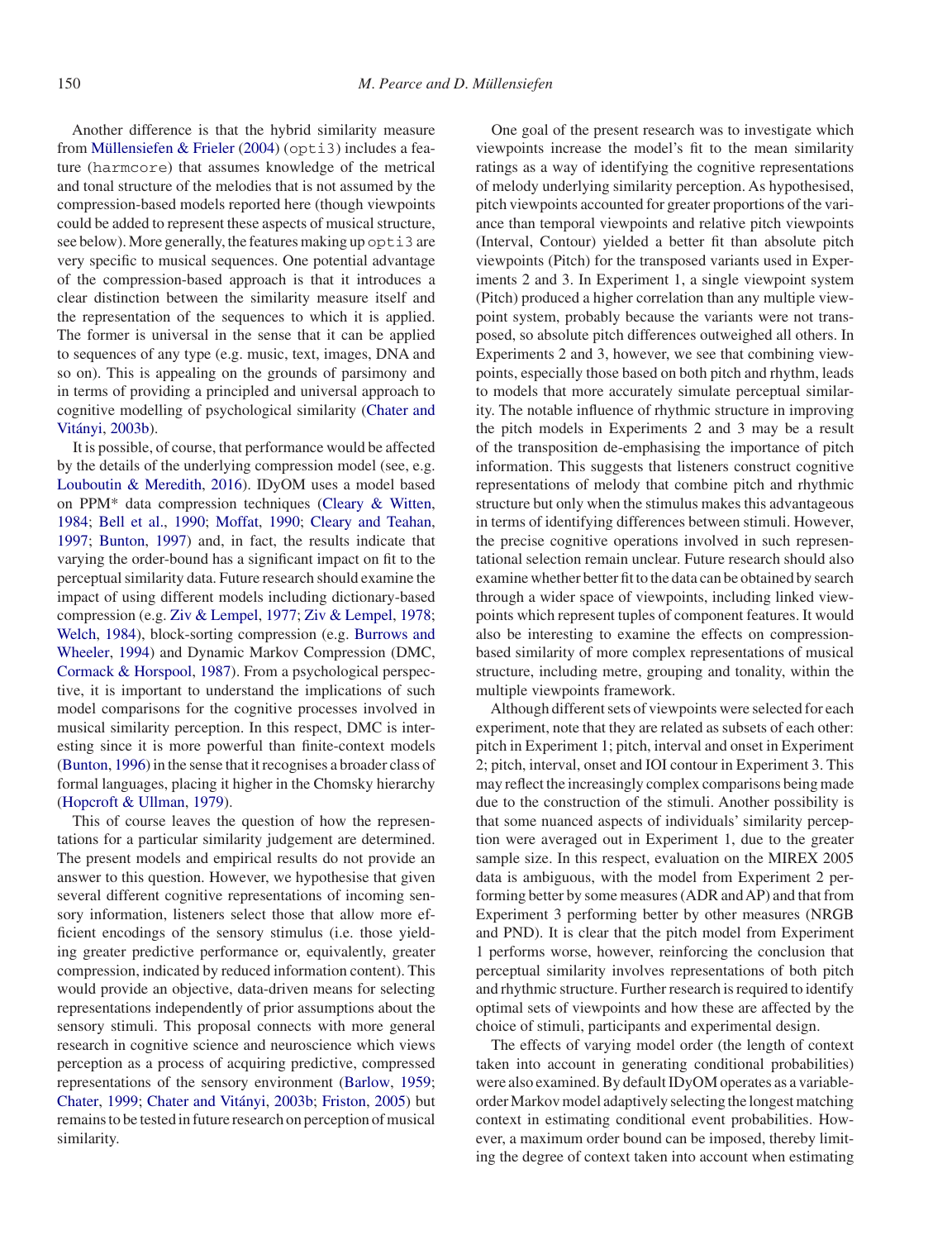conditional event probabilities. The variable-order model was compared to models with order-bounds of 0–8 notes for each of the compression-based distance measures for each experiment. Although the variable-order model generally provides the best model of perceptual similarity, in many cases models with orders above 3–5 notes are numerically very close. Given that the actual point of convergence varies according to experiment and similarity measure, it may be advantageous to use a variable-order model in the absence of *a priori* information. Overall, this suggests that reasonably high-orders are required to provide an accurate compression-based simulation of musical similarity perception. However, this may depend on the stimulus structure. For example, higher-orders are necessary for the compression-based models to detect (dis)similarity based on phrase reordering and the required order may depend on the length of phrases in the stimuli. Again, it seems likely that a variable-order model will be advantageous in the absence of *a priori* information about the stimuli (which was not available to the participants in the present experiments). Further research with specially designed stimuli is required to better understand context-length effects in modelling human perception of similarity and how these interact with the representational viewpoints used.

A feature of the compression-based transformational approach to modelling similarity is that the similarity between pairs of stimuli need not be symmetric. This is potentially interesting given evidence of asymmetries in cognitive judgements of similarity (e.g. [Tversky](#page-21-0), [1977](#page-21-0)) and in areas of music perception [\(Bharucha and Krumhansl,](#page-18-21) [1983;](#page-18-21) [Krumhansl,](#page-19-32) [1983](#page-19-32); [Bharucha and Pryor,](#page-18-22) [1986](#page-18-22); [Dalla Bella & Peretz](#page-19-33), [2005\)](#page-19-33). It is not possible to address this question in any great depth here, since the stimulus pairs were presented only in one order. However, the fact that *D*3, a symmetric measure, provided a better fit to the data than  $D_2$ , the corresponding asymmetric measure, is suggestive that listeners' similarity perception is symmetric. Further research using stimulus pairs presented in both orders is required to address this question in further detail. The results across all Experiments also show that  $D_2$  (and *D*3) simulated perceptual similarity much more accurately than  $D_1$ . This provides strong evidence that musical similarity perception is normalised with respect to the length of the stimuli. Although  $D_3$  (like  $D_2$ ) is normalised with respect to the length of the pairs of stimuli, it does not necessarily obey the triangle inequality. While the same may be true of psychological similarity [\(Tverskey & Gati,](#page-20-12) [1982\)](#page-20-12), this requires further investigation for the case of musical similarity perception specifically. While  $D_3$  normalises with respect to length, *D<sub>NCD</sub>* normalises with respect to the internal predictability of the individual stimuli. That *D*<sup>2</sup> and *D*<sup>3</sup> provide a closer fit than  $D_{NCD}$  suggests that musical similarity perception is not normalised with respect to other aspects of stimulus complexity than length. Again, this requires further investigation with experiments using stimulus materials specially constructed specifically to address the question.

The fact that compression-based IDyOM models, using features optimised on Experiments 2 and 3, also account well for the MIREX 2005 similarity rankings, suggests that the model generalises well to similarity data collected in a very different way. In the MIREX task, participants ranked candidates in terms of similarity to 11 queries, rather than providing similarity ratings between pairs of stimuli. In fact, the compression-based model from Experiment 2 yields a higher ADR performance than any other algorithm. ADR reflects the average proportion of relevant candidates in the result list as its length is extended from one to N (where N is the total number of relevant candidates for each query). This is the preferred performance measure for the task [\(Typke et al.,](#page-21-11) [2005](#page-21-11)). The only algorithm that consistently outperforms some variant of the compression-based model on NRGB, AP and PND is that of [Graachten et al.](#page-19-10) [\(2005](#page-19-10)). However, it is worth noting that the parameters of this algorithm were optimized on training data for a distinct set of 11 queries provided in advance of the MIREX 2005 evaluation. As a result, the algorithm may be overfitted to the MIREX data. Although the hybrid similarity measure used by [Frieler & Müllensiefen](#page-19-27) [\(2005](#page-19-27)) used the same statistical approach (fitting predictors to participants' similarity ratings using linear regression) as the opti3 measure described above, the resulting predictors and weights are rather different from those of opti3.

I[n](#page-20-34) [an](#page-20-34) [analysis](#page-20-34) [of](#page-20-34) [the](#page-20-34) [MIREX](#page-20-34) [2005](#page-20-34) [ground](#page-20-34) [truth](#page-20-34) [data,](#page-20-34) Marsden [\(2012](#page-20-34)) finds evidence for wide variation between participants in terms of their similarity judgements. By contrast, inter-participant agreement in the three experiments reported here was high. Measures of criterion validity and test–retest reliability defined *a priori* by [Müllensiefen & Frieler](#page-20-1) [\(2004](#page-20-1)) were applied to screen out participants who gave low similarity ratings to pairs of identical stimuli or who gave inconsistent ratings for repeated presentations of stimuli. Using this data follows sound experimental and statistical practice [\(Messick,](#page-20-24) [1995](#page-20-24); [Rust & Golombok](#page-20-25), [2008\)](#page-20-25) and facilitates comparison of the models with previously published results. However, it also results in significantly smaller sample sizes, so we computed the mean similarity ratings for all participants in Experiments 1–3 and found them to be almost identical to those reported by [Müllensiefen & Frieler](#page-20-1) [\(2004](#page-20-1)). This shows that the criteria of criterion validity and test–retest reliability applied by [Müllensiefen & Frieler](#page-20-1) [\(2004](#page-20-1)) did not introduce any bias and that the ratings of participants who did not meet the criteria did not significantly influence the mean rating in any systematic way.

The participants providing similarity ratings (Experiments 1–3) were undergraduate musicology students while those providing data for the MIREX 2005 ground truth were also trained musicians. This is not uncommon in research on musical similarity (e.g. [Eerola & Bregman,](#page-19-11) [2007](#page-19-11)) and has been motivated in terms of achieving stable, consistent similarity ratings [\(Müllensiefen & Frieler,](#page-20-1) [2004;](#page-20-1) [Typke et al.](#page-21-8), [2005\)](#page-21-8). However, it potentially limits the scope of the present results, as it remains unknown whether they would generalise to non-musicians. [Lamont & Dibben](#page-19-34) [\(2001](#page-19-34)) systematically compared melodic similarity ratings between musicians and nonmusicians and found very little effect of musical training for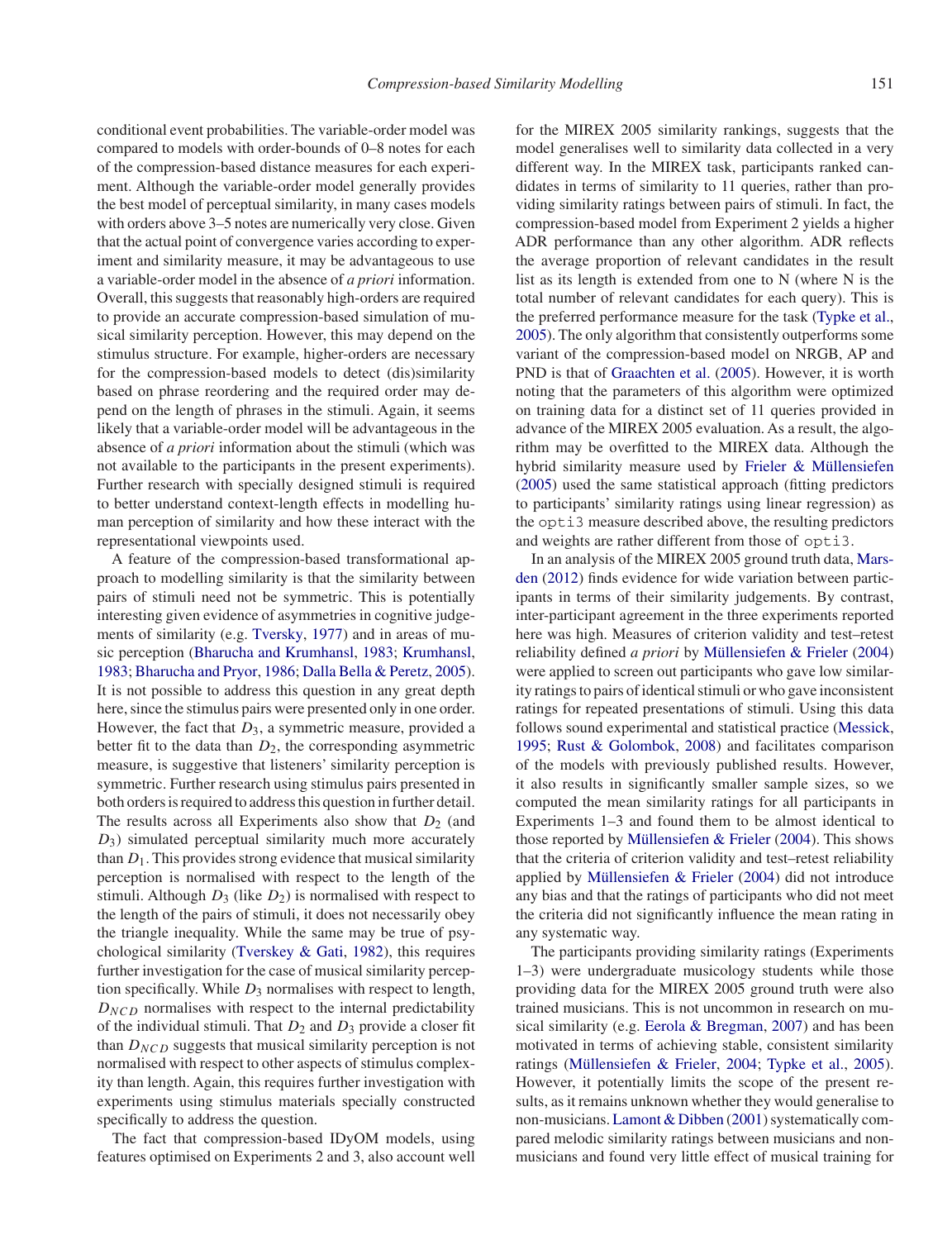complex stimuli (extracts from a Beethoven piano sonata and Schoenberg's Klavierstück, op. 33a). It seems likely, therefore, that musicians' similarity ratings for the much simpler stimuli used in the present research would also generalise to non-musicians. Nonetheless, the results should be replicated using larger samples of participants with a broader range of levels of musical training than those examined here. The goal of the present research was not to model variability within and between participants because none of the models tested include any systematic way of accounting for such effects. However, it is possible that the training of the models could be biased by prior effects of exposure or attentional bias towards particular features or structural analyses as a way of simulating differences between participants. This remains an important topic to be addressed in future research which may partly account for findings that similarity judgements can depend on interpretation [\(Marsden,](#page-20-34) [2012\)](#page-20-34).

In summary, the present findings lend support to a compression-based transformational model of the cognitive processes involved in human perception of musical similarity. The model builds on existing information-theoretic understanding of human perception of music [\(Pearce](#page-20-13), [2005](#page-20-13); [Hansen & Pearce](#page-19-20), [2014\)](#page-19-20) which conceives of music perception as process of creating efficient, compressed cognitive representations of structural and statistical regularities present in sequential auditory input.

## **Acknowledgements**

We are grateful to Peter Harrison, Elizabeth Margulis, Alan Marsden and two anonymous reviewers for their helpful comments on earlier drafts of the manuscript. Thanks to Jamie Forth and Alan Marsden for supplying the MIREX 2005 dataset, together with useful commentary, and to Rainer Typke who originally collected the data and made it available.

## **Funding**

This research was supported by grant number EP/M000702/1 awarded to Marcus Pearce from the UK Engineering and Physical Sciences Research Council (EPSRC).

## **References**

- <span id="page-18-3"></span>Ahonen, T. E. (2010). *Compressing lists for audio classification*. Proceedings of the Third International Workshop on Machine Learning and Music (pp. 45-48). New York, USA.
- <span id="page-18-20"></span>Barlow, H. B. (1959). *Sensory mechanisms, the reduction of redundancy, and intelligence*. Proceedings of a Symposium on the Mechanisation of Thought Processes (Vol. 2, pp. 537– 559). London: National Physical Laboratory, Teddington. Her Majesty's Stationery Office.
- <span id="page-18-8"></span>Bartók, B., & Lord, A. B. (1951). *Serbo-Croatian Folk Songs: Texts and Transcriptions of Seventy-Five Folk Songs from the Milman Parry Collection and a Morphology of Serbo-Croatian Folk Melodies*. New York: Columbia University Press.
- <span id="page-18-17"></span>Begleiter, R., El-Yaniv, R., & Yona, G. (2004). On prediction using variable order Markov models. *Journal of Artificial Intelligence Research, 22*, 385–421.
- <span id="page-18-15"></span>Bell, T. C., Cleary, J. G., & Witten, I. H. (1990). *Text Compression*. Englewood Cliffs, NJ: Prentice Hall.
- <span id="page-18-14"></span>Bell, T., Witten, I. H., & Cleary, J. G. (1989). Modeling for text compression. *ACM Computing Surveys, 21*, 557–591.
- <span id="page-18-21"></span>Bharucha, J. J., & Krumhansl, C. L. (1983). The representation of harmonic structure in music: Hierarchies of stability as a function of context. *Cognition, 13*, 63–102.
- <span id="page-18-22"></span>Bharucha, J. J., & Pryor, J. H. (1986). Disrupting the isochrony underlying rhythm:An asymmetry in discrimination. *Perception and Psychophysics, 40*, 137–141.
- <span id="page-18-19"></span>Bunton, S. (1996). *On-line stochastic processes in data compression* (PhD thesis). Seattle, WA: University of Washington.
- <span id="page-18-16"></span>Bunton, S. (1997). Semantically motivated improvements for PPM variants. *The Computer Journal, 40*, 76–93.
- <span id="page-18-10"></span>Burrows, M., & Wheeler, D. (1994). *A block-sorting lossless data compression algorithm*. Digital SRC Research Report: Technical report. 124.
- <span id="page-18-9"></span>Cambouropoulos, E., Crawford, T., & Iliopoulos, C. S. (1999). *Pattern processing in melodic sequences: Challenges, caveats and prospects*. Proceedings of the AISB'99 Symposium on Musical Creativity (pp. 42–47). Brighton, UK.
- <span id="page-18-0"></span>Casey, M., Veltkamp, R., Goto, M., Leman, M., Rhodes, C., & Slaney, M. (2008). Content-based music information retrieval: Current directions and future challenges. *Proceedings of the IEEE, 96*, 668–696.
- <span id="page-18-1"></span>Cataltepe, Z., Yaslan, Y., & Sonmez, A. (2007). Music genre classification using midi and audio features. *EURASIP Journal on Advances in Signal Processing,* 036409. doi[:10.1155/2007/36409.](https://doi.org/10.1155/2007/36409)
- <span id="page-18-4"></span>Chater, N. (1996). Reconciling simplicity and likelihood principles in perceptual organisation. *Psychological Review, 103*, 566–581.
- <span id="page-18-5"></span>Chater, N. (1999). The search for simplicity: A fundamental cognitive principle? *The Quarterly Journal of Experimental Psychology, 52A*, 273–302.
- <span id="page-18-7"></span>Chater, N., & Vitányi, P. (2003a). The generalised universal law of generalisation. *Journal of Mathematical Psychology, 47*, 346– 369.
- <span id="page-18-6"></span>Chater, N., & Vitányi, P. (2003b). Simplicity:A unifying principle in cognitive science? *Trends in Cognitive Sciences, 7*, 19–22.
- <span id="page-18-2"></span>Cilibrasi, R., Vitányi, P. M. B., & de Wolf, R. (2004). Algorithmic clustering of music based on string compression. *Computer Music Journal, 28*, 49–67.
- <span id="page-18-12"></span>Cleary, J. G., & Teahan, W. J. (1997). Unbounded length contexts for PPM. *The Computer Journal, 40*, 67–75.
- <span id="page-18-11"></span>Cleary, J. G., & Witten, I. H. (1984). Data compression using adaptive coding and partial string matching.*IEEE Transactions on Communications, 32*, 396–402.
- <span id="page-18-18"></span>Conklin, D. (1990). *Prediction and entropy of music* (master's thesis). Canada: Department of Computer Science, University of Calgary.
- <span id="page-18-13"></span>Conklin, D. (2013b). Multiple viewpoint systems for music classification. *Journal of New Music Research, 42*, 19–26.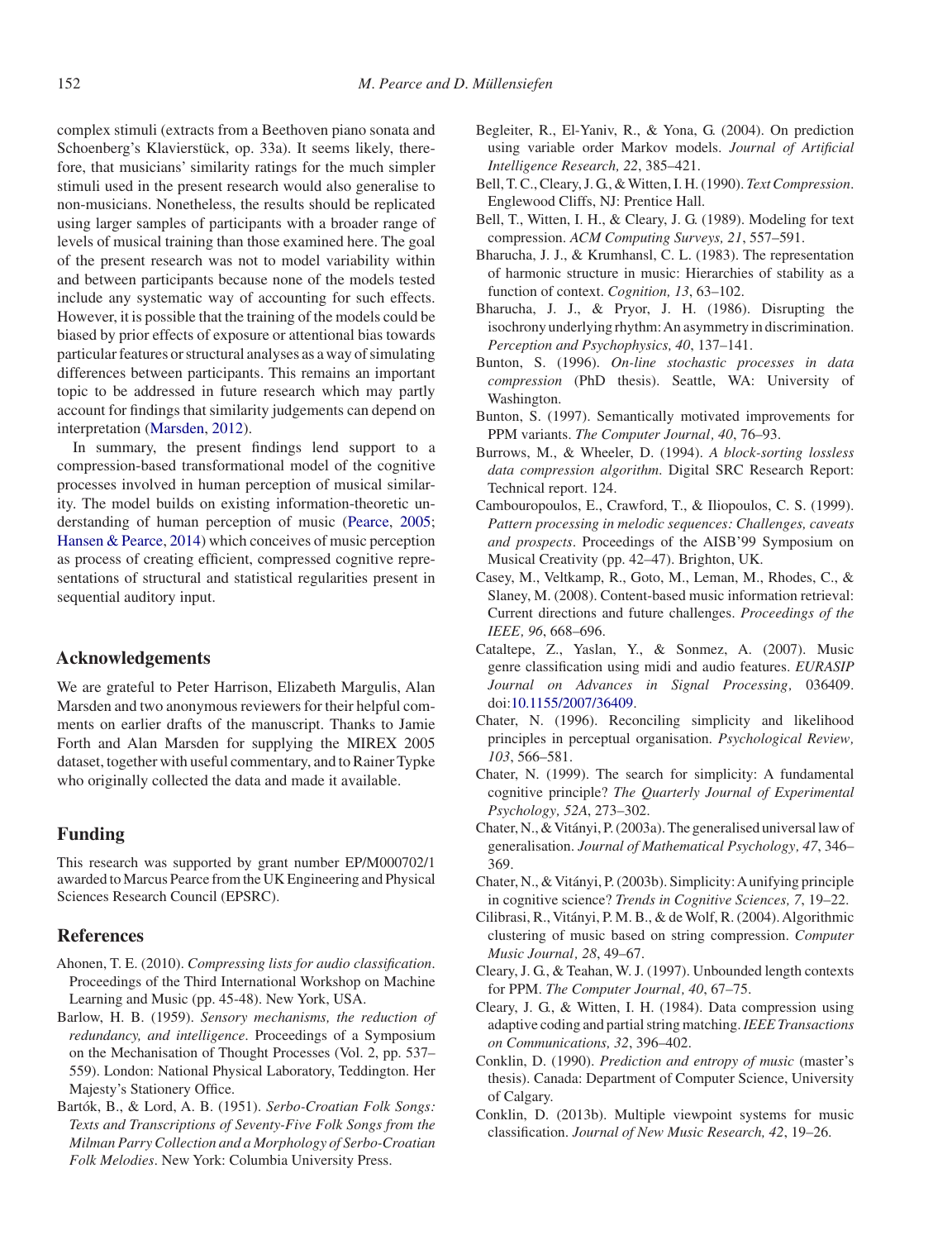- <span id="page-19-28"></span>Conklin, D. (2013a). Fusion functions for multiple viewpoints. In R. Ramirez , D. Conklin , & M.I. Nesta , (Eds.), *Proceedings of the 6th International Workshop on Machine Learning and Music, Prague, Czech Republic*.
- <span id="page-19-18"></span>Conklin, D., & Witten, I. H. (1995). Multiple viewpoint systems for music prediction. *Journal of New Music Research, 24*, 51– 73.
- <span id="page-19-29"></span>Cormack, G. V., & Horspool, R. N. S. (1987). Data compression using dynamic Markov modelling. *The Computer Journal, 30*, 541–550.
- <span id="page-19-23"></span>Cuddy, L. L., & Lyons, H. I. (1981). Musical pattern recognition: A comparison of listening to and studying structural and tonal ambiguities. *Psychomusicology, 1*, 15–33.
- <span id="page-19-33"></span>Dalla Bella, S., & Peretz, I. (2005). Differentiation of classical music requires little learning but rhythm. *Cognition, 96*, B65– B78.
- <span id="page-19-22"></span>Dewar, K. M., Cuddy, L. L., & Mewhort, D. J. K. (1977). Recognition memory for single tones with and without context. *Journal of Experimental Psychology: Human Learning and Memory, 3*, 60–67.
- <span id="page-19-24"></span>Downie, J. S. (2008). The music information retrieval evaluation exchange (2005–2007). *Acoustical Science and Technology, 29*, 247–255.
- <span id="page-19-25"></span>Downie, J. S., Ehmann, A. F., Bay, M. & Jones, M. C. (2010). The music information retrieval evaluation exchange: Some observations and insights. In Z.W. Ras, & A. Wieczorkowska , (Eds.), *Advances in Music Information Retrieval* (pp. 93–115). Springer.
- <span id="page-19-11"></span>Eerola, T., & Bregman, M. R. (2007). Melodic and contextual similarity of folk song phrases. *MusicæScientiæ, Discussion Forum, 4A*, 211–233.
- <span id="page-19-19"></span>Egermann, H., Pearce, M. T., Wiggins, G., & McAdams, S. (2013). Probabilistic models of expectation violation predict psychophysiological emotional responses to live concert music. *Cognitive, Affective and Behavioural Neuroscience, 13*, 533–533.
- <span id="page-19-3"></span>Foster, P., Mauch, M., & Dixon, S. (2014). Sequential complexity as a descriptor for musical similarity. *IEEE/ACM Transactions on Audio, Speech, and Language Processing, 22*, 1965–1977.
- <span id="page-19-27"></span>Frieler, K., & Müllensiefen, D. (2005). *The simile algorithm for melodic similarity*. Paper presented at the Annual Music Information Retrieval Evaluation exchange (MIREX) as part of the 6th International Conference on Music Information Retrieval (ISMIR), London.
- <span id="page-19-31"></span>Friston, K. (2005). A theory of cortical responses. *Philosophical Transactions of the Royal Society B, 360*, 815–836.
- <span id="page-19-6"></span>Goldstone, R. L. (1996). Alignment-based nonmonotonicities in similarity. *Journal of Experimental Psychology: Learning, Memory and Cognition, 22*, 988–1001.
- <span id="page-19-4"></span>Goldstone, R. L., & Son, J. Y. (2005). Similarity. In K. J. Holyoak & R. G. Morrison (Eds.), *Cambridge Handbook of Thinking and Reasoning* (pp. 13–36). Cambridge: Cambridge University Press.
- <span id="page-19-14"></span>Gómez, C., Abad-Mota, S., & Ruckhaus, E. (2007). *An analysis of the Mongeau-Sankoff algorithm for music information retrieval*. Proceedings of the 8th International Symposium on Music Information Retrieval (pp. 109–110). Vienna, Austria.
- <span id="page-19-15"></span>Gotoh, O. (1982).An improved algorithm for matching biological sequences. *Journal of Molecular Biology, 162*, 109–110.
- <span id="page-19-10"></span>Graachten, M., Arcos, J. L., & de Mántaras, R. L. (2005). *Melody retrieval using the Implication/Realization model*. Proceedings of the 6th International Conference on Music Information Retrieval, London. Queen Mary University of London.
- <span id="page-19-7"></span>Hahn, U., & Chater, N. (1998). Understanding similarity: A joint project for psychology, case-based reasoning and law.*Artificial Intelligence Review, 12*, 393–427.
- <span id="page-19-8"></span>Hahn, U., Chater, N., & Richardson, L. B. (2003). Similarity as transformation. *Cognition, 1987*, 1–32.
- <span id="page-19-20"></span>Hansen, N. C., & Pearce, M. T. (2014). Predictive uncertainty in auditory sequence processing. *Frontiers in Psychology, 5*, 1052.
- <span id="page-19-0"></span>Hilleware, R., Manderick, B., & Conklin, D. (2012). *String methods for folk tune genre classification* (pp. 217–222). Proceedings of the 13th Conference of the International Society for Music Information Retrieval. Porto, Portugal
- <span id="page-19-9"></span>Hodgetts, C. J., Hahn, U., & Chater, N. (2009). Transformation and alignment in similarity. *Cognition, 113*, 62–79.
- <span id="page-19-30"></span>Hopcroft, J. E., & Ullman, J. D. (1979). *Introduction to Automata Theory, Languages and Computation*. Reading, MA: Addison-Wesley.
- <span id="page-19-12"></span>Jesser, B. (1990). *Interaktive Melodieanalyse: Methodik und Anwendung computergestützter Analyseverfahren in Musikethnologie und Volksliedforschung. Typologische Untersuchung der Balladensammlung des DVA*. Bern: Peter Lang.
- <span id="page-19-21"></span>Kaiser, H. F. (1974). *An index of factorial simplicity. Psychometrika, 39*, 31–36.
- <span id="page-19-32"></span>Krumhansl, C. L. (1983). Perceptual structures for tonal music. *Music Perception, 1*, 24–58.
- <span id="page-19-34"></span>Lamont, A., & Dibben, N. (2001). Motivic structure and the perception of similarity. *Music Perception, 18*, 245–274.
- <span id="page-19-26"></span>Lemström, K., Mikkillä, N., Mäkinen, V., & Ukkonen, E. (2005). *String matching and geometric algorithm for melodic similarity*. Paper presented at the Annual Music Information Retrieval Evaluation exchange (MIREX) as part of the 6th International Conference on Music Information Retrieval (ISMIR). London.
- <span id="page-19-16"></span>Li, M., Chen, X., Li, X., Ma, B., & Vitányi, P. M. B. (2004). The similarity metric. *IEEE Transactions on Information Theory, 50*, 3250–3264.
- <span id="page-19-1"></span>Li, M., & Sleep, R. (2004). *Melody classification using a similarity metric based on kolmogorov complexity*. Proceedings of the Sound and Music Computing Conference, Paris, France.
- <span id="page-19-2"></span>Li, M., & Sleep, R. (2005). *Genre classification via an LZ78 based string kernel*. Proceedings of Sixth Conference of the International Society for Music Information Retrieval (pp. 252–259). London, UK
- <span id="page-19-17"></span>Louboutin, C., & Meredith, D. (2016). Using general-purpose compression algorithms for music analysis. *Journal of New Music Research, 45*, 1–16.
- <span id="page-19-13"></span>Manning, C. D., & Schütze, H. (1999). *Foundations of Statistical Natural Language Processing*. Cambridge, MA: MIT Press.
- <span id="page-19-5"></span>Markman, A. B., & Gentner, D. (1993). Structural alignment during similarity comparisons.*Cognitive Psychology, 25*, 431– 467.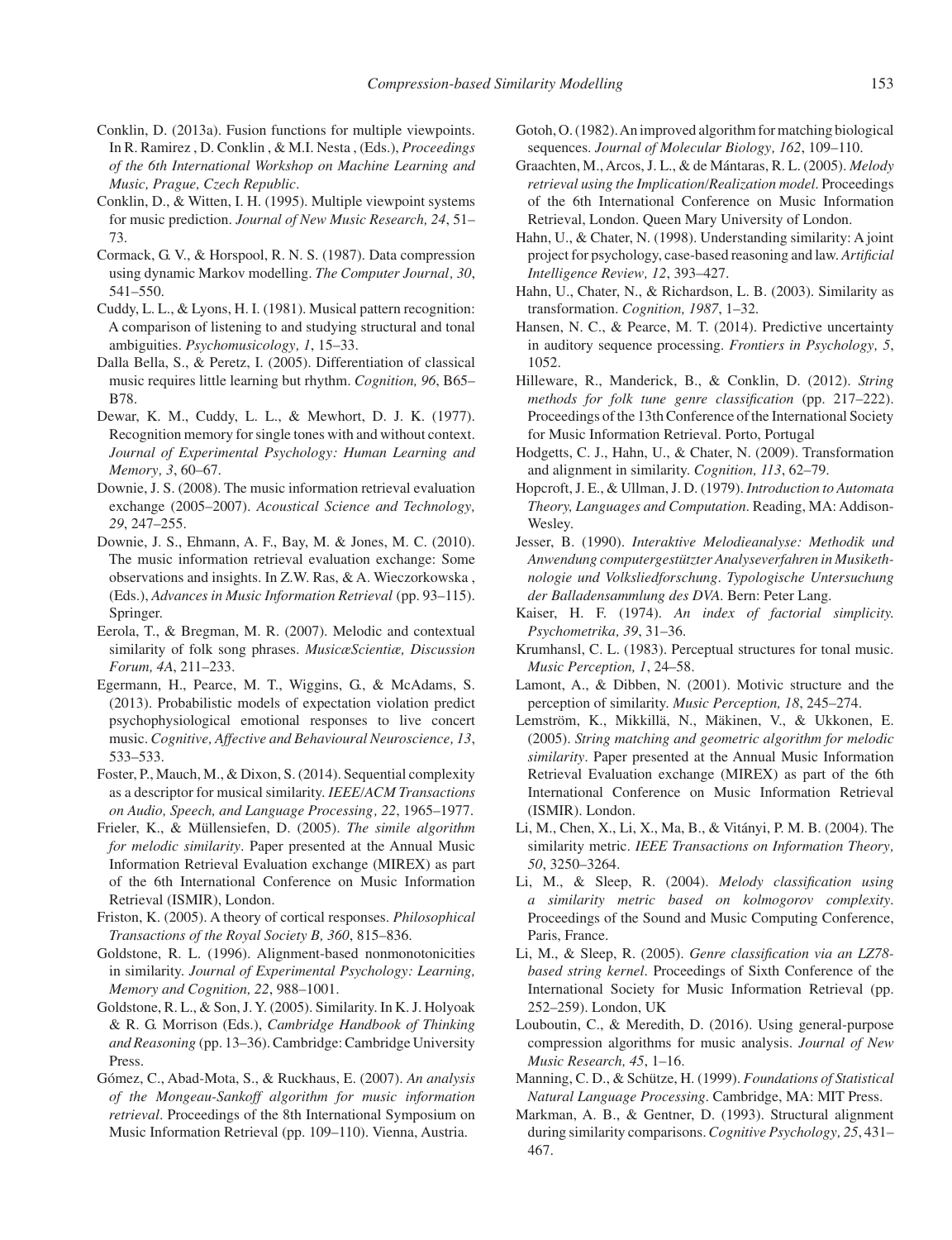- <span id="page-20-34"></span>Marsden, A. (2012). Interrogating melodic similarity: a definitive phenomenon or the product of interpretation? *Journal of New Music Research, 41*, 323–335.
- <span id="page-20-8"></span>McKay, C., & Fujinaga, I. (2004). *Automatic genre classification using large high-level musical feature sets*. Proceedings of the 5th International Conference on Music Information Retrieval (pp. 525–530). Barcelona, Spain.
- <span id="page-20-28"></span>McNab, R. J., Smith, L. A., Witten, I. H., Henderson, C. L., & Cunningham, S. J. (1996). *Towards the digital music library: Tune retrieval from acoustic input*. Proceedings of the ACM Digital Libraries Conference (pp. 11–18).
- <span id="page-20-29"></span>Meek, C., & Birmingham, W. (2002). Johnny can't sing: A comprehensive error model for sung music queries. In M. Fingerhut, (Ed.), *Proceedings of the Third International Conference on Music Information Retrieval* (pp. 124–132). Paris: IRCAM.
- <span id="page-20-0"></span>Meredith, D. (2014). *Using point-set compression to classify folk songs*. Istanbul, Turkey: In Proceedings of the Fourth International Workshop on Folk Music Analysis.
- <span id="page-20-9"></span>Meredith, D., Lemström, K., & Wiggins, G. (2002). Algorithms for discovering repeated patterns in multidimensional representations of polyphonic music. *Journal of New Music Research, 31*, 321–345.
- <span id="page-20-24"></span>Messick, S. (1995). Standards of validity and the validity of standards in performance assessment. *Educational Measurement: Issues and Practice, 14*, 5–8.
- <span id="page-20-23"></span>Moffat, A. (1990). Implementing the PPM data compression scheme. *IEEE Transactions on Communications, 38*, 1917– 1921.
- <span id="page-20-6"></span>Mongeau, M., & Sankoff, D. (1990). Comparison of musical sequences. *Computers and the Humanities, 24*, 161–175.
- <span id="page-20-2"></span>Müllensiefen, D. (2004). *Variabilität and Konstanz von Melodien in der Erinnerung: ein Beitrag zur musikpsychologischen Gedächtnisforschung* (PhD thesis). Hamburg, Germany: Institute of Musicology, University of Hamburg.
- <span id="page-20-1"></span>Müllensiefen, D., & Frieler, C. (2004). Cognitive adequacy in the measurement of melodic similarity: Algorithmic vs. human judgments. *Computing in Musicology, 13*, 147–176.
- <span id="page-20-4"></span>Müllensiefen, D., & Pendzich, M. (2009). Court decisions on music plagiarism and the predictive value of similarity algorithms. *MusicæScientiæ, Discussion Forum, 4B*, 257–295.
- <span id="page-20-18"></span>Narmour, E. (1990). *The Analysis and Cognition of Basic Melodic Structures: The Implication-realisation Model*. Chicago: University of Chicago Press.
- <span id="page-20-5"></span>Needleman, S. B., & Wunsch, C. D. (1970). A general method applicable to the search for similarities in the amino acid sequence of two proteins. *Journal of Molecular Biology, 48*, 443–53.
- <span id="page-20-16"></span>Omigie, D., Pearce, M. T., & Stewart, L. (2012). Intact implicit tracking of pitch probabilities in congenital amusia. *Neuropsychologia, 50*, 1483–1493.
- <span id="page-20-17"></span>Omigie, D., Pearce, M. T., & Stewart, L. (2013). Electrophysiological correlates of melodic processing in congenital amusia. *Neuropsychologia, 51*, 1749–1762.
- <span id="page-20-32"></span>Orio, N. (2005). *Combining multilevel and multi-feature representation to compute melodic similarity*. Paper presented at the Annual Music Information Retrieval Evaluation

exchange (MIREX) as part of the 6th International Conference on Music Information Retrieval (ISMIR). London.

- <span id="page-20-27"></span>Oura, Y., & Hatano, G. (1988). Memory for melodies among subjects differing in age and experience of music. *Psychology of Music, 16*, 91–109.
- <span id="page-20-30"></span>Pauws, S. (2002). Cuby hum: A fully operational query by humming system. In M. Fingerhut, (Ed.), *Proceedings of the Third International Conference on Music Information Retrieval* (pp. 187–196). Paris: IRCAM.
- <span id="page-20-13"></span>Pearce, M. T. (2005). *The construction and evaluation of statistical models of melodic structure in music perception and composition* ( PhD thesis). London, UK: Department of Computing, City University.
- <span id="page-20-14"></span>Pearce, M. T., Conklin, D., & Wiggins, G. A. (2005). Methods for combining statistical models of music. In U. K. Wiil (Ed.),*Computer Music Modelling and Retrieval* (pp. 295–312). Berlin: Springer.
- <span id="page-20-22"></span>Pearce, M. T., Müllensiefen, D., & Wiggins, G. A. (2010). The role of expectation and probabilistic learning in auditory boundary perception: A model comparison. *Perception, 39*, 1367–1391.
- <span id="page-20-15"></span>Pearce, M. T., Ruiz, M. H., Kapasi, S., Wiggins, G. A., & Bhattacharya, J. (2010). Unsupervised statistical learning underpins computational, behavioural and neural manifestations of musical expectation. *NeuroImage, 50*, 302– 313.
- <span id="page-20-21"></span>Pearce, M. T., & Wiggins, G. A. (2006). Expectation in melody: The influence of context and learning. *Music Perception, 23*, 377–405.
- <span id="page-20-10"></span>Rissanen, J., & Langdon, G. G. (1981). Universal modeling and coding. *IEEE Transactions on Information Theory, 27*, 12–23.
- <span id="page-20-25"></span>Rust, J., & Golombok, S. (2008). *Modern Psychometrics: The Science of Psychological Assessment*. London: Routledge.
- <span id="page-20-31"></span>Sailer, C. (2006). *Two note-based approaches to query by singing/humming*. Proceedings of the Second Annual Music Information Retrieval Evaluation Exchange (pp. 83–85). Victoria, Canada.
- <span id="page-20-11"></span>Sayood, K. (2012). *Introduction to data compression* (4th ed.). San Francisco: Morgan Kaufmann.
- <span id="page-20-19"></span>Schellenberg, E. G. (1996). Expectancy in melody: Tests of the implication-realisation model. *Cognition, 58*, 75–125.
- <span id="page-20-20"></span>Schellenberg, E. G. (1997). Simplifying the implicationrealisation model of melodic expectancy. *Music Perception, 14*, 295–318.
- <span id="page-20-7"></span>Seward, J. (2010). bzip2 version 1.06 released 20 september 2010. Accessed March 31, 2016, from <http://www.bzip.org>
- <span id="page-20-3"></span>Shepard, R. N. (1987). Towards a universal law of generalization for psychological science. *Science, 237*, 1317–1323.
- <span id="page-20-26"></span>Sloboda, J. A., & Parker, D. H. H. (1985). Immediate recall of melodies. In P. Howell, I. Cross, & R. West (Eds.), *Musical Structure and Cognition* (pp. 143–167). London: Academic Press.
- <span id="page-20-33"></span>Suyoto, I. S., & Uitdenbogerd, A. L. (2005). *Simple efficient ngram indexing for effective melody retrieval*. Paper presented at the Annual Music Information Retrieval Evaluation exchange (MIREX) as part of the 6th International Conference on Music Information Retrieval (ISMIR), London.
- <span id="page-20-12"></span>Tverskey, A., & Gati, I. (1982). Similarity, separability and the triangle inequality. *Psychological Review, 89*, 123–154.